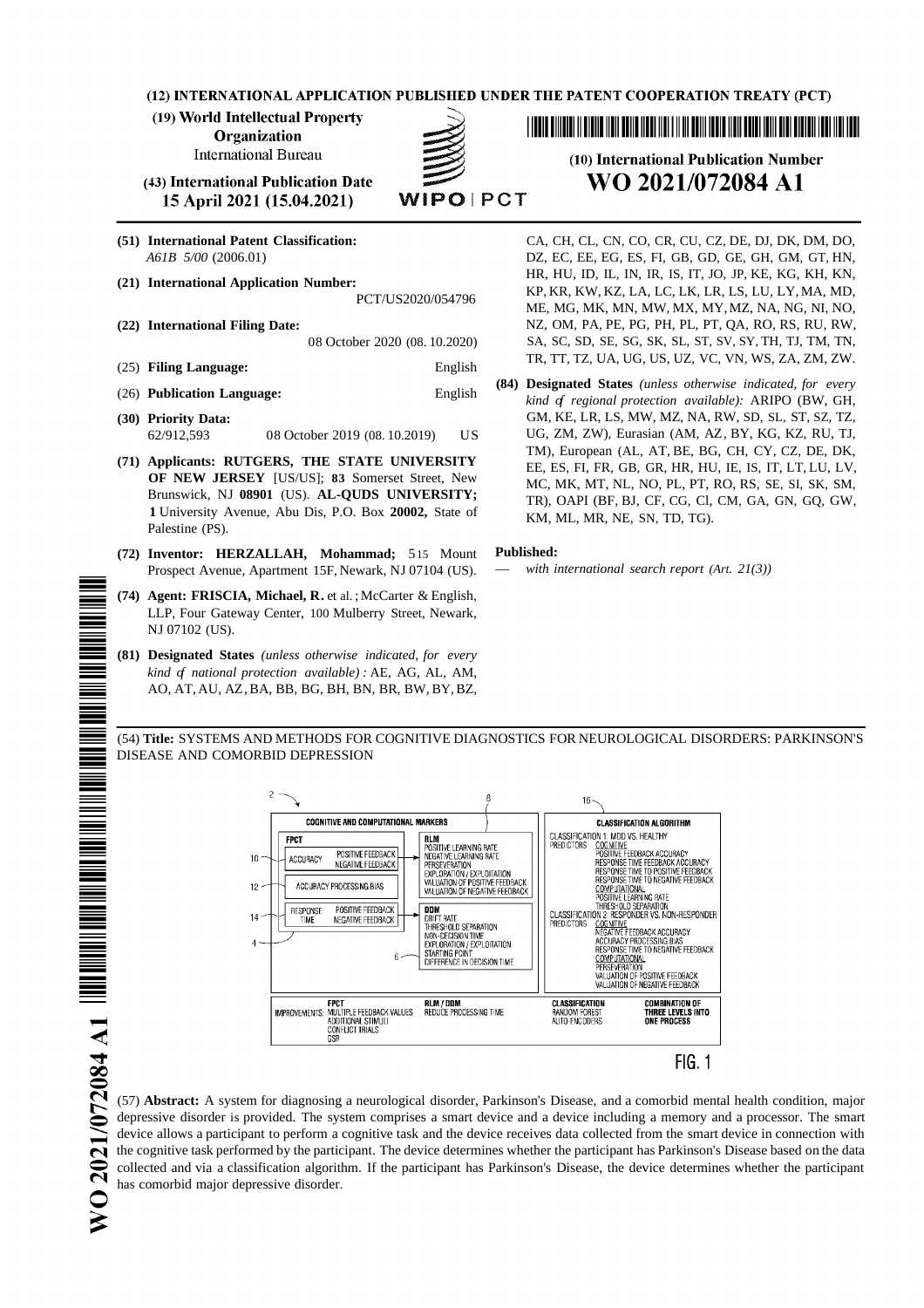$\mathbf{1}$ 

# **SYSTEMS AND METHODS FOR COGNITIVE DIAGNOSTICS FOR NEUROLOGICAL DISORDERS: PARKINSON'S DISEASE AND COMORBID DEPRESSION**

# SPECIFICATION BACKGROUND

#### TECHNICAL FIELD

The present disclosure relates generally to the field of cognitive diagnostics. More particularly, the present disclosure relates to systems and methods for cognitive diagnostics in connection with Parkinson's disease, comorbid major depressive disorder and response to antidepressants.

#### RELATED ART

Parkinson's Disease (PD) is a neurological disease that affects specific brain cells and produces symptoms that include muscle rigidity, tremors, and changes in speech and gait. Mental health is extremely important in PD. Although common in other chronic diseases, research suggests that depression and anxiety are even more common in PD. It is estimated that at least 50 percent of those diagnosed with PD will experience some form of comorbid major depressive disorder ("MDD") during their illness, and up to 40 percent will experience anxiety disorders. Most current solutions for early or initial diagnosis of Parkinson's and comorbid MDD are performed using rating scales or questionnaires with tests performed by healthcare providers when patients report specific symptoms.

MDD is characterized by a long-lasting depressed mood or marked loss of interest or pleasure in all or nearly all activities. Antidepressants, including serotonin-specific reuptake inhibitors (hereinafter "SSRI"), can remediate depressive symptoms in a substantial proportion of patients suffering from MDD. It has been hypothesized that SSRIs achieve their therapeutic effect, in part, by modifying synaptic availability of serotonin and possibly also by enhancing neurogenesis in the hippocampal region. Yet, little is known about the underlying brain structure and neurochemistry in MDD. As a result, MDD diagnosis is based primarily on overt behavioral symptoms. Moreover, such diagnoses are given in a long interview with a medical professional and/or based on a form that is filled out by a patient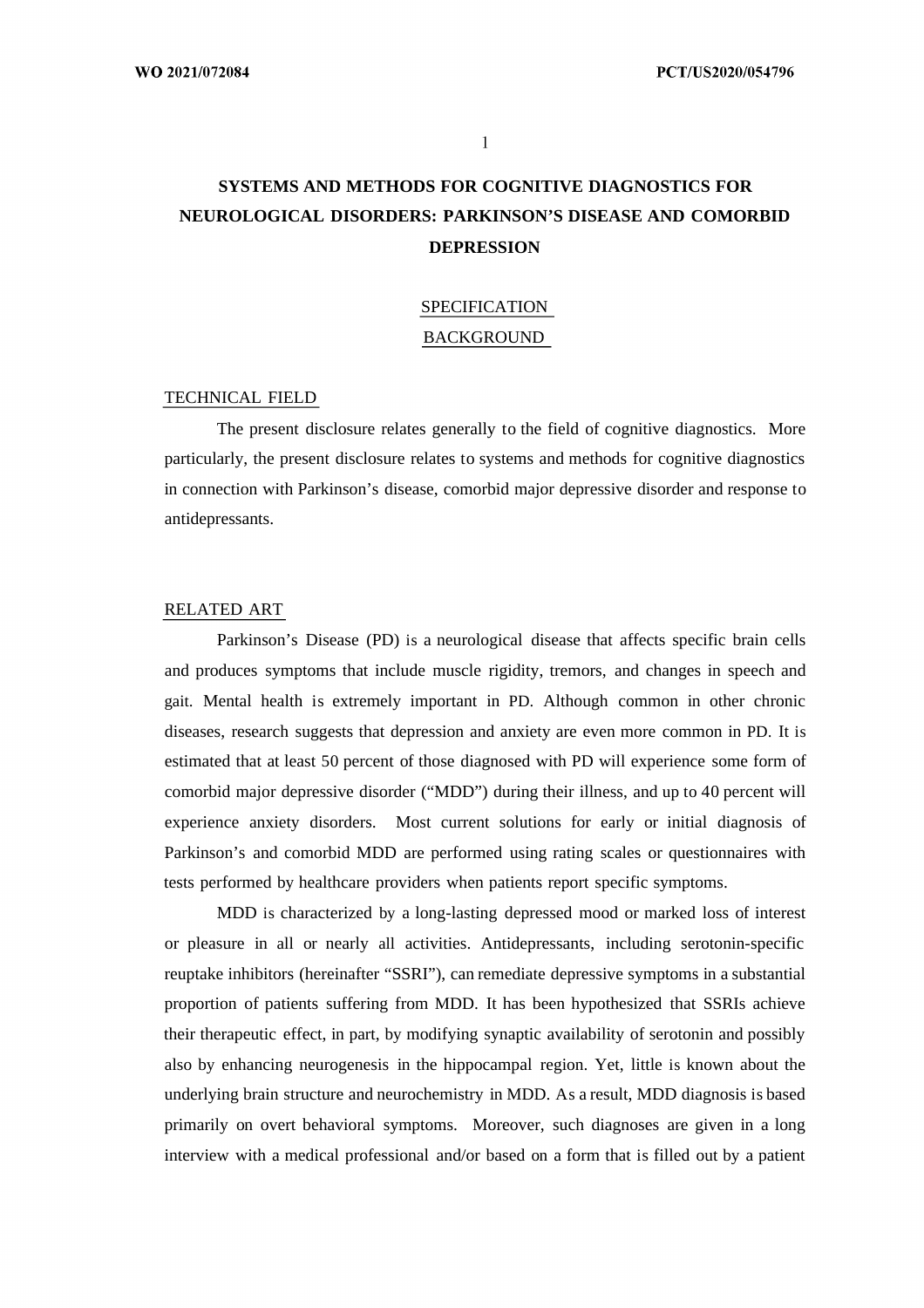$\overline{2}$ 

or caretaker. Despite being accurate, such procedures for diagnosing MDD can take a long time to complete and require regular visits to professionals. Moreover, most patients with MDD do not respond positively to antidepressants and the current procedures for diagnosing MDD do not predict whether a patient will respond to antidepressants at all.

PD and MDD are discussed in the paper entitled "Depression Reduces Accuracy While Parkinsonism Slows Response Time for Processing Positive Feedback in Patients with Parkinson's Disease with Comorbid Major Depressive Disorder Tested on a Probabilistic Category -Learning Task," by Herzallah, et al, Frontiers in Psychiatry, June 2017, Vol. 8, Art. 84.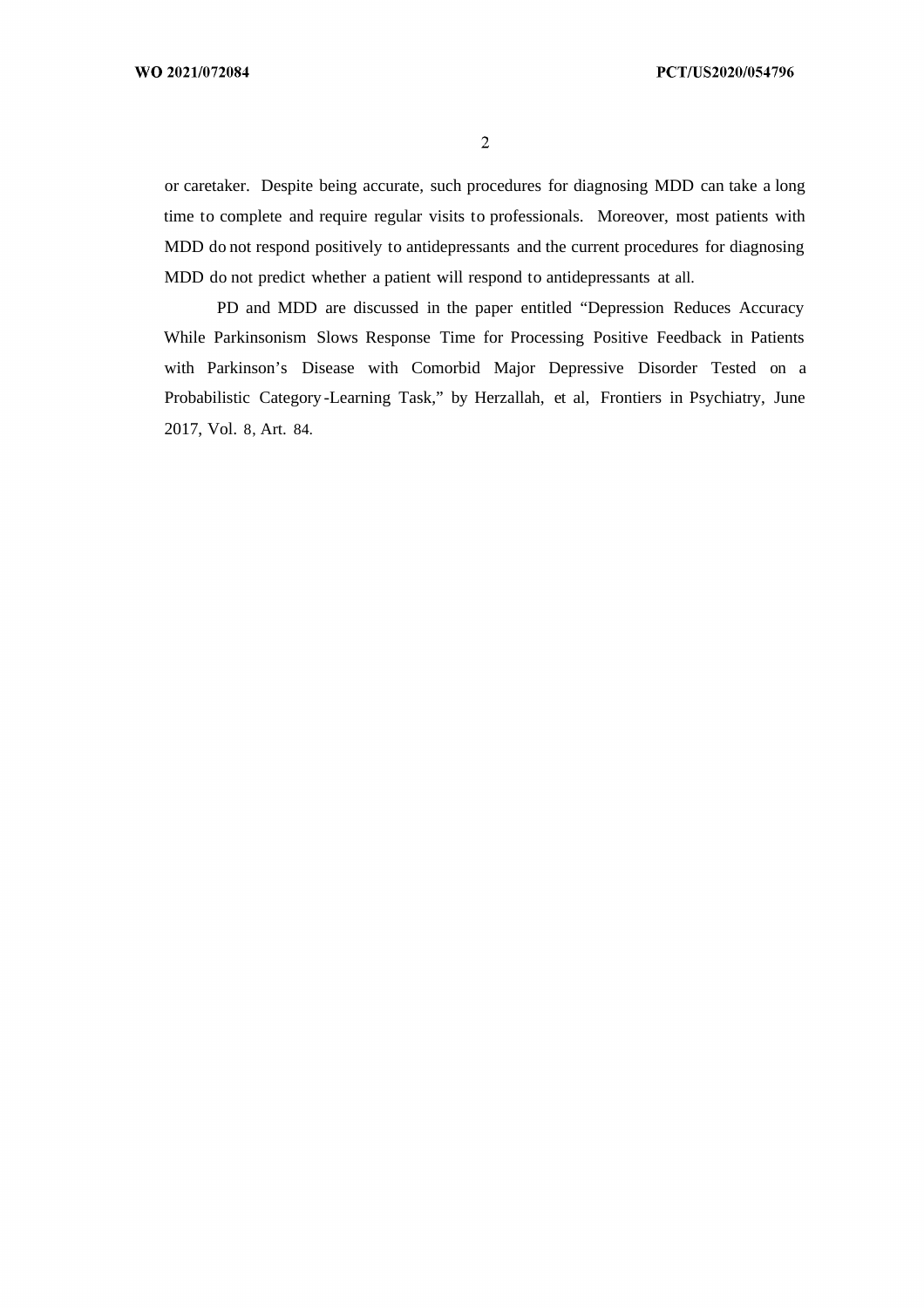$\overline{3}$ 

### SUMMARY

The present disclosure provides a computer system and method which can collect data from a participant. The participant can interact with a computer device (e.g., a tablet or smartphone) through a short (e.g., ~10 minutes) feedback-based probabilistic classification cognitive task (hereinafter "FPCT") during which data can be collected. The data can be processed by the computer device or a remote device in communication with the computer device over a network. The processing of the data can determine attributes of a patient in connection with the dissociation of learning from positive versus negative feedback or other forms of feedback-based learning (e.g., correct feedback versus incorrect feedback or reinforcement learning). The computer device can make this determination based on mathematical models and artificial intelligence approaches to extract additional measures. Based on the output of the computer device, a diagnosis of Parkinson's disease can be made. In addition, the results thereby generated can be used to assess whether the patient also has a comorbid major depressive disorder.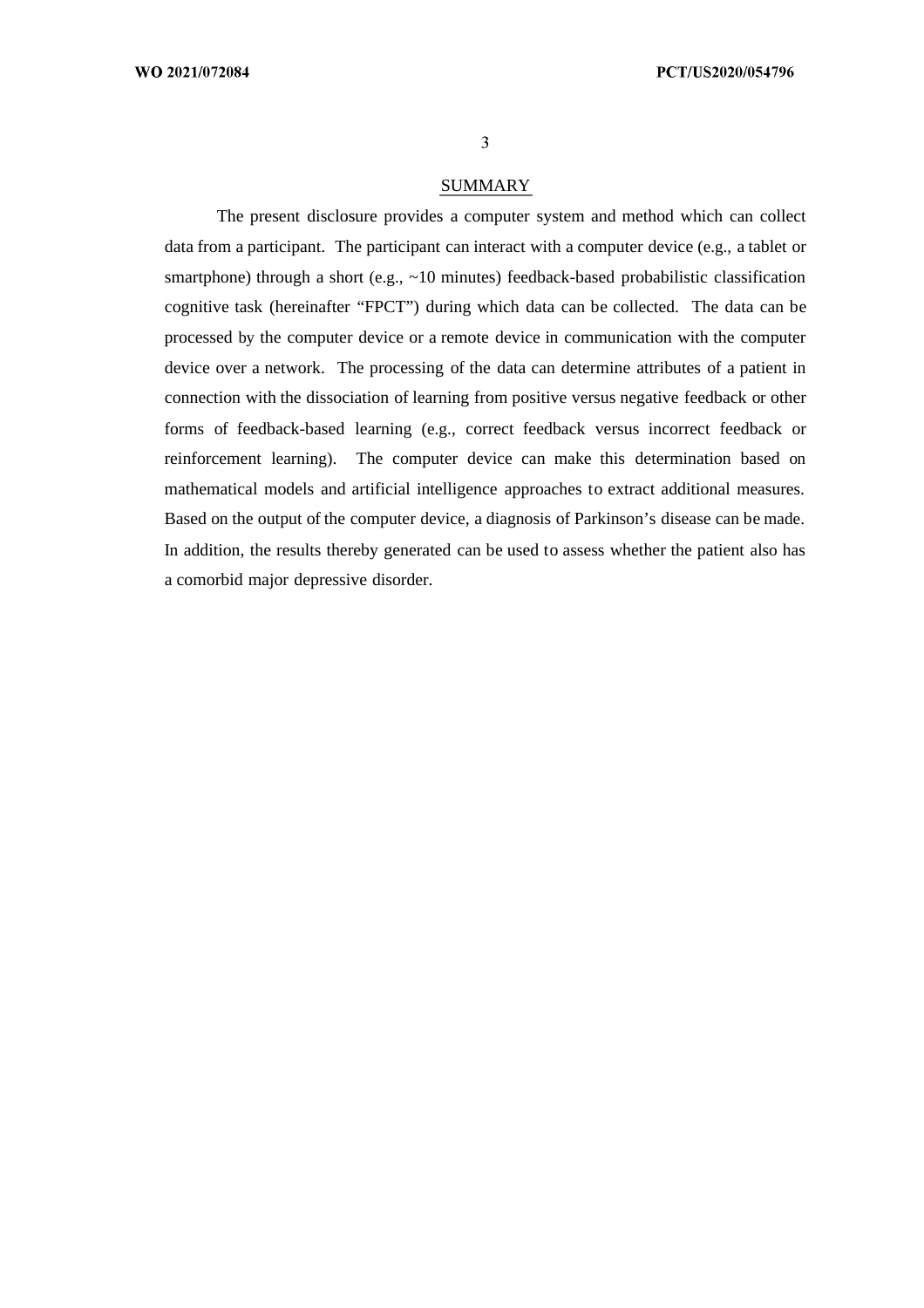$\overline{4}$ 

## BRIEF DESCRIPTION OF THE DRAWINGS

The foregoing features of the invention will be apparent from the following Detailed Description, taken in connection with the accompanying drawings, in which:

FIG. 1 is a drawing illustrating an embodiment of a flow diagram of a system of the present disclosure;

FIGS. 2A-B are drawings showing graphs of a result from testing a first example cognitive task of the system of the present disclosure;

FIGS. 3A-B are drawings showing graphs of a result from testing a second example cognitive task of the system of the present disclosure;

FIGS. 4A-D are drawings showing sample screens of a feedback-based classification task in the system of the present disclosure;

FIGS. 5A-H are drawings showing graphs of testing results of the system of the present disclosure;

FIGS. 6A-B are drawings showing two classification graphs for tests conducted in connection with the system of the present disclosure;

FIGS. 7A-C are drawings showing graphs of results of another test performed on the system of the present disclosure;

FIG. 8 is a graph illustrating mean positive and negative bias before and after treatment in connection with a test of the system of the present disclosure;

FIG. 9 is a diagram illustrating hardware and software components of the system of the present disclosure;

FIG. 10 is a diagram illustrating hardware and software components of a computer system on which the system of the present disclosure could be implemented;

FIG. 11 is a drawing illustrating another aspect of a flow diagram of a system of the present disclosure;

FIG. 12 is a schematic illustration of the system and method of the present disclosure for use in connection with Parkinson's disease;

FIG. 13 is a drawing showing a classification graph for tests conducted in connection with the system of the present disclosure; and

FIG. 14 is a drawing showing a classification graph for tests conducted in connection with the system of the present disclosure.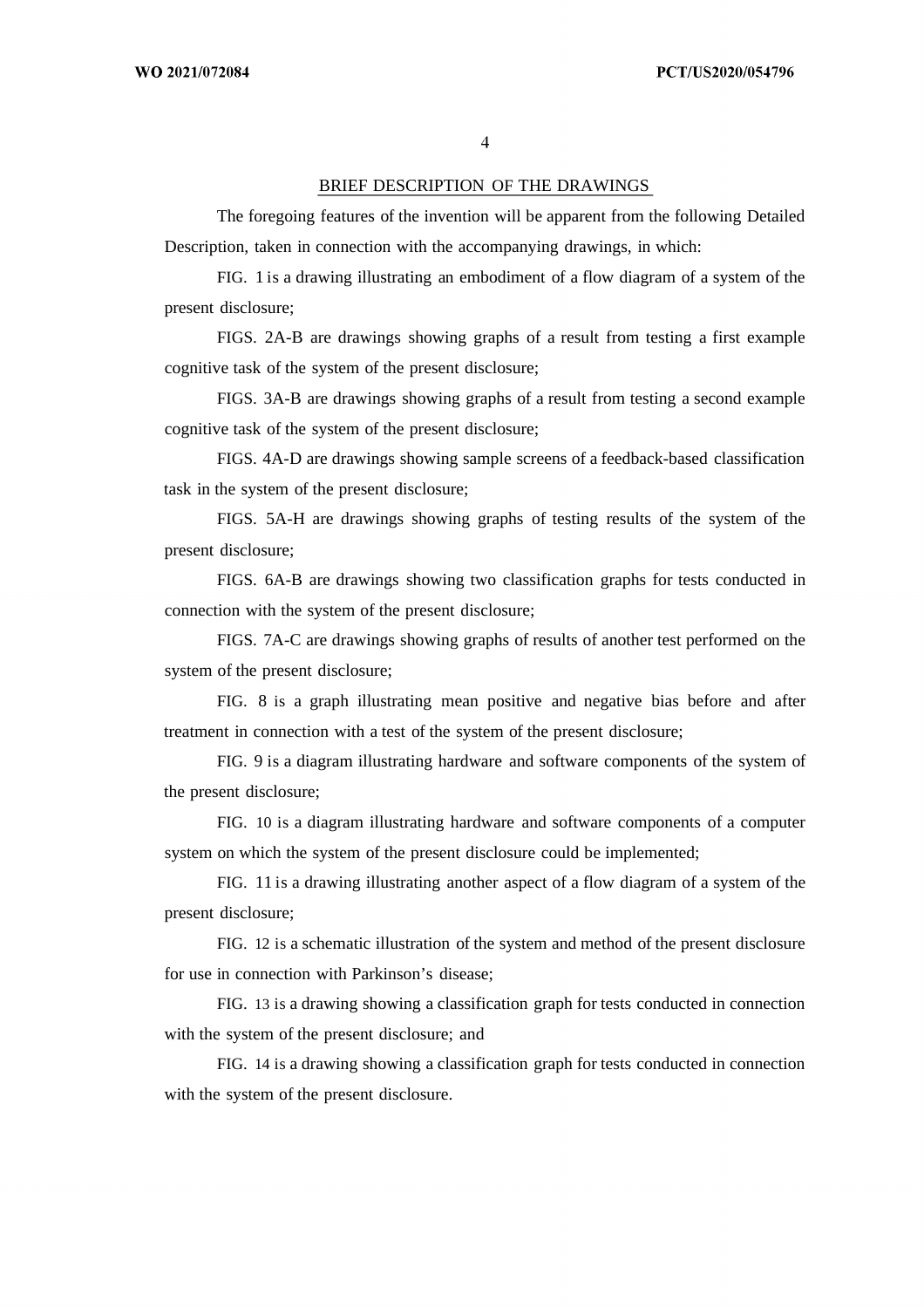## DETAILED DESCRIPTION

The present disclosure relates to systems and methods for cognitive diagnostics in connection with major depressive disorder and response to antidepressants, as discussed in detail below in connection with FIGS. 1-14.

The present disclosure uses Major Depressive Disorder ("MDD") as an example of a psychiatric disorder, however, the system of the present disclosure can be used to diagnose any psychiatric disorder, including, but not limited to, post-traumatic stress disorder, obsessive compulsive disorder, schizophrenia, and other anxiety spectrum disorders. Moreover, the present disclosure refers to antidepressants and/or serotonin-specific reuptake inhibitors (hereinafter "SSRI") as examples of treatment, however, the system of the present disclosure can be used to predict whether a patient will respond to any number of other treatment modalities such as psychotherapy and others.

The present disclosure provides a computer system and method which can collect data from one or more patients. These patients can interact with a computer device (e.g., a tablet or smartphone) through a short (e.g., ~10 minutes) feedback-based probabilistic classification cognitive task (hereinafter "FPCT") during which data can be collected. The data can be processed by the computer device or a remote device in communication with the computer device over a network. The computer device can be a local device for a closedcircuit system. The processing of the data can determine attributes of a patient in connection with the dissociation of learning from positive versus negative feedback. The computer device can make this determination based on mathematical models and artificial intelligence approaches to extract additional measures. Based on the output of the computer device, a diagnosis of major depressive disorder (hereinafter "MDD") can be made. In addition, the results thereby generated can be used to predict whether the patient will respond to antidepressants.

FIG. 1 is a drawing illustrating an embodiment of a flow diagram 2 of the present disclosure. The flow diagram 2 includes cognitive and computational and artificial intelligence markers having a FPCT step 4, variants of the Q-learning reinforcement learning model (RLM) 6, and variants of the drift-diffusion model (DDM) 8. The FPCT step 4 can be for collecting information relating to the results of the FPCT task a patient performed. The FPCT step 4 can include an accuracy component 10, an accuracy processing bias component 12, and a response time component 14. The accuracy component 10 can include factors relating to positive and negative feedback as will be explained in greater detail below.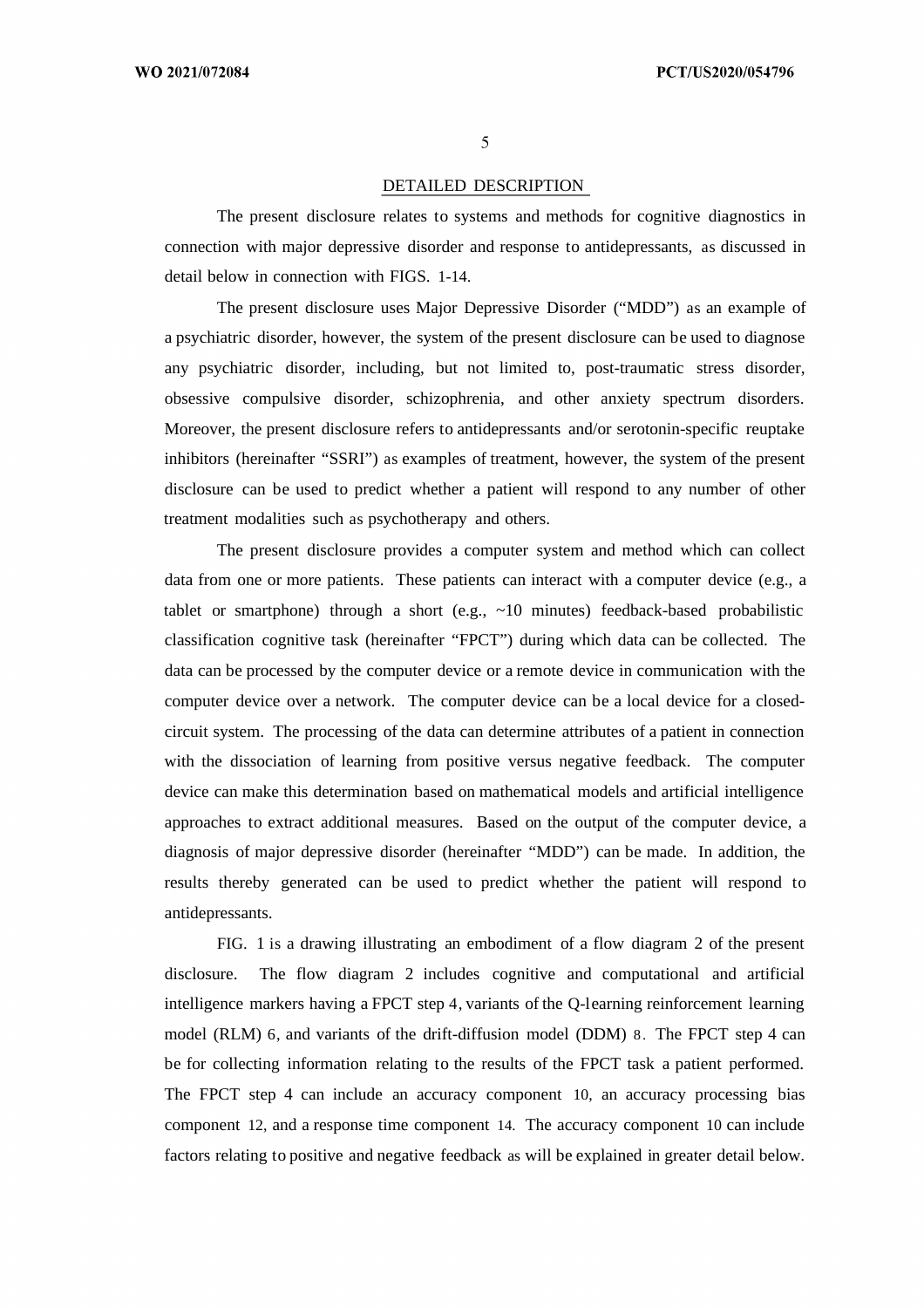WO 2021/072084

6

The response time component 14 can also include factors relating to positive and negative feedback as will be discussed in greater detail below.

The FPCT step 4 can output its collected cognitive data such as the accuracy component 10 and the response time component 14 for processing by various computational models and artificial intelligence approaches. In particular, the accuracy component 10 can output its data for processing by the RLM models 8 which can be used to assess parameters related to learning accuracy. Moreover, the response time component 14 can output its data for processing by the DDM models 6 which can be used for assessing parameters related to response time distributions. Cognitive data from the FPCT step 4 and outputs from the DDM computational models 6 and the RLM computational models 8 can be sent to a binomial or multinomial logistic regression model 16 which can accurately determine MDD patients from healthy subjects. Further, the binomial or multinomial logistic regression model 16 can use the same data to accurately determine responders and non-responders to antidepressants. The multinomial logistic regression model 16 can include one or more classification algorithms and artificial intelligence approaches to make these determinations. For example, with respect to diagnosing a patient with MDD, cognitive predictors can include, but are not limited to, learning accuracy from positive feedback, response time to positive feedback, learning accuracy from negative feedback, and response time to negative feedback. With respect to diagnosing a patient with MDD, computational predictors can include, but are not limited to, positive learning rate, negative learning rate, separation threshold, difference in the speed of response for the execution of responses, and drift rate for negative feedback. With respect to determining whether a patient will respond to treatment, cognitive parameters include, but are not limited to, learning accuracy from negative feedback, accuracy processing bias, response time to negative feedback, and response time to positive feedback. With respect to determining whether a patient will respond to treatment, computational parameters include, but are not limited to, preservation, valuation of positive feedback, valuation of negative feedback, separation threshold, and starting point of evidence for decision making.

Examples of cognitive tasks will now be explained in greater detail. This learning task requires participants to leam a sequence of events leading to reward. One example of a cognitive task can be sequence learning and context generalization. It should be noted that the sequence learning and context generalization and chaining tasks are merely examples of a type of task that can be used. The present disclosure is not limited to the exact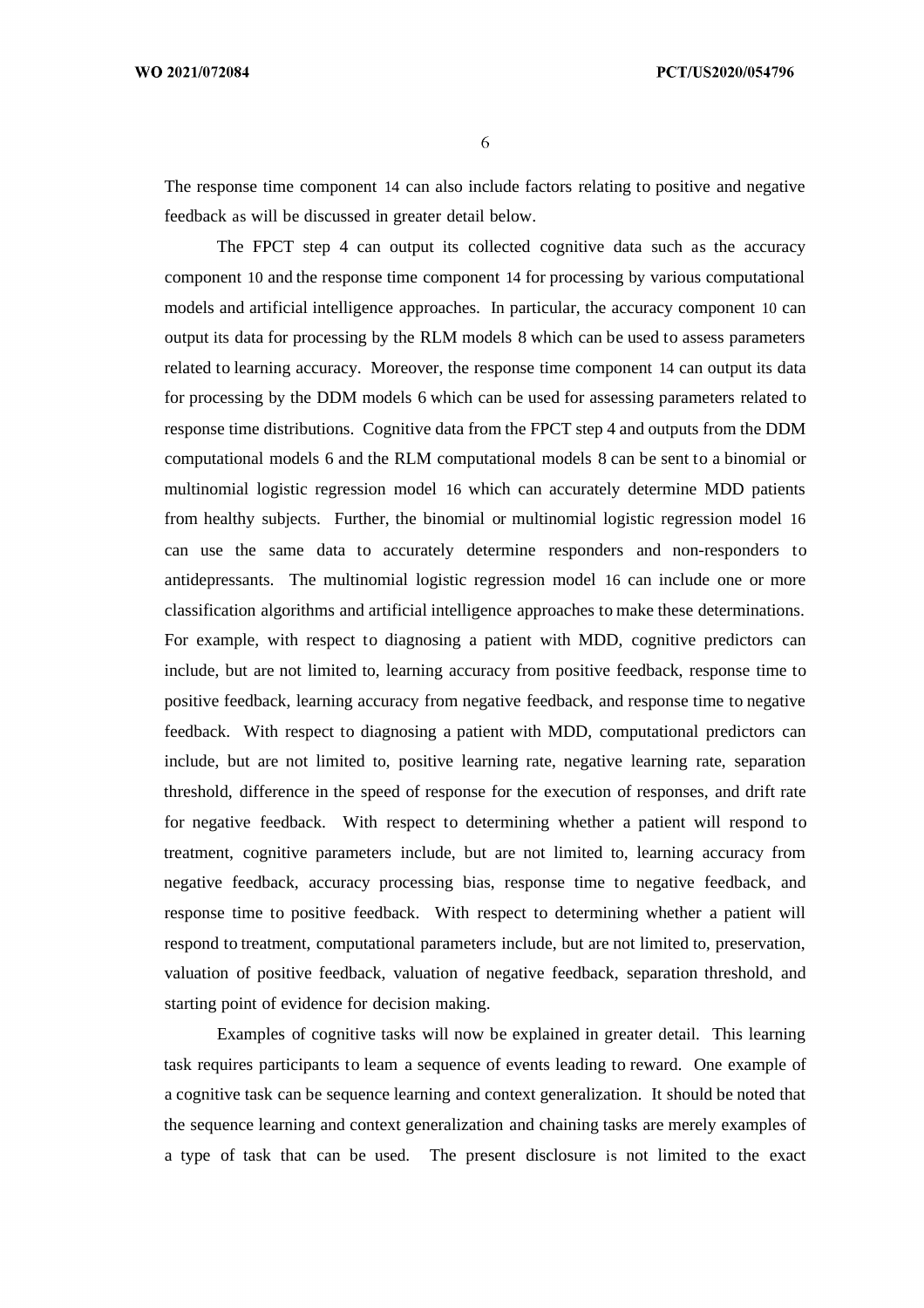$\overline{7}$ 

methodologies of the sequence learning and context generalization tasks described herein. Other variations of the tasks can be used, and the following sequence learning and context generalization task is for illustrative purposes. In the first phase of the task, a computer device can generate a screen which shows a first room (Room 1) with three doors (Al, A2, A3), each identified by its own color. The computer device can allow a participant to choose one of the doors. The computer device can set the correct response as door Al, which can lead to a reward, such as a treasure chest. The incorrect responses can be set as doors A2 or A3, which can lead to a locked door. If the participant selects an incorrect door, the subjects can be prompted to try again. Once the participant learns that door Al is associated with a reward, the computer device can present the participant with another room (Room 2). This room can have three new colored doors (Bl, B2, B3). The computer device can set the incorrect responses to doors B2 and B3 which can lead to a locked door. The computer device can also set the correct response to door Bl which can lead to Room 1, in which the participant would again be presented with the doors Al, A2, and A3 where the same door as previously presented would lead to the reward and the other doors would lead to locked doors. This will allow the participant to leam an association where selecting Bl and then Al leads to a reward. Once this new association is learned, a new room (Room 3) can be added to the sequence where doors Cl, C2, and C3 are presented to a participant. C2 and C3 can be set to lead to a locked door while Cl can lead to Room 2 as discussed above. Now the participant will leam an association where selecting Cl, Bl, and Al leads to a reward. Once this association is learned, the participant can be presented with Room 4 with doors Dl, D2, and D3. D2 and D3 can be set as incorrect responses and D 1 (the correct response) can lead to Room 3. Here, the participant can leam an association that selecting Dl, Cl, Bl, and Al leads to a reward. It should be noted that the above process is not limited to a threedoor situation with a specific number door having the reward. The above cognitive task is merely an example task that can be used in the system of the present disclosure. Nevertheless, the system of the present disclosure can include other cognitive tasks for chaining and sequence mechanisms with context generalization. The above process can be seen in Table 1 below.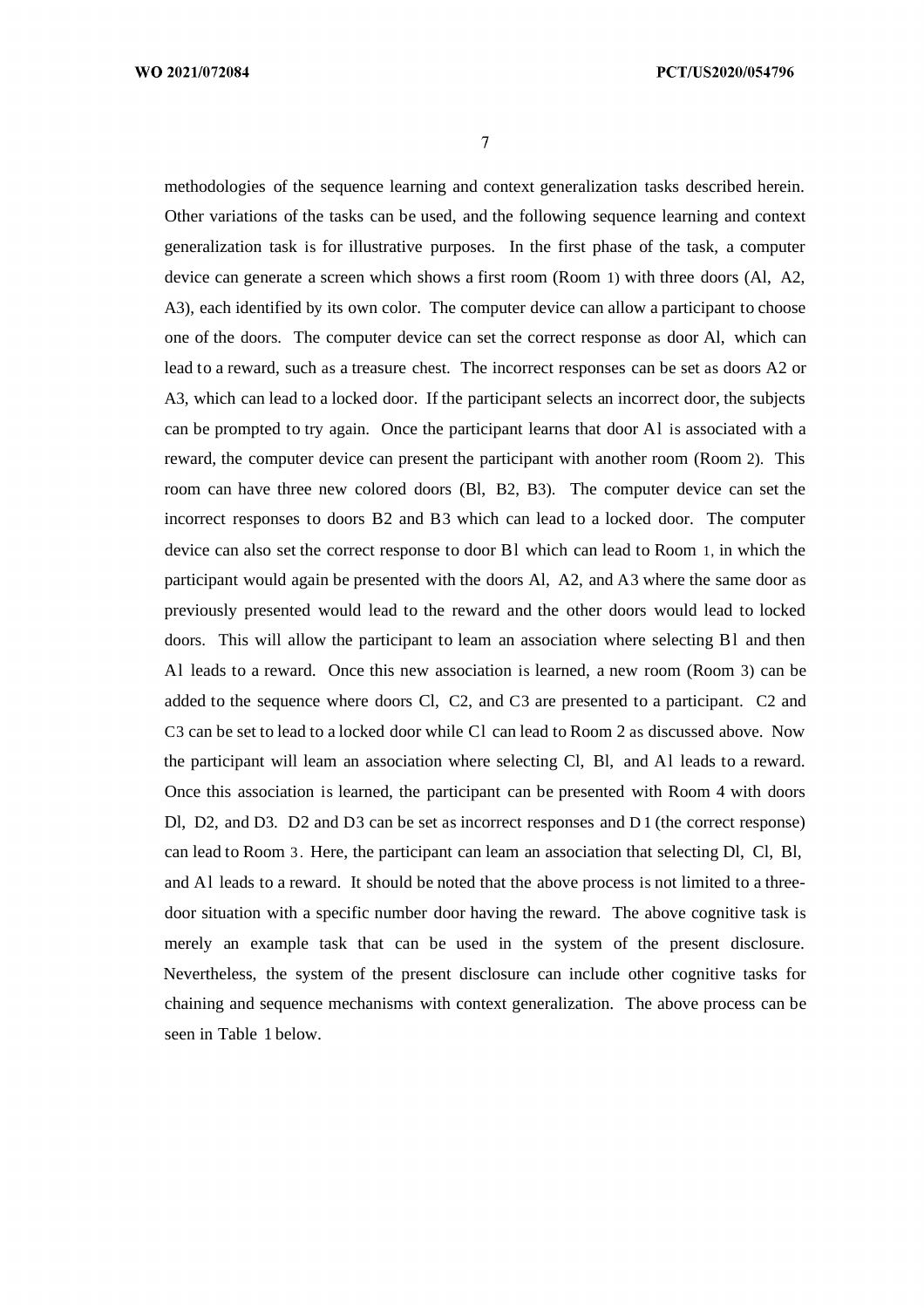|                | The Sequence Learning with Context Generalization Paradigm |             |                                                                   |  |
|----------------|------------------------------------------------------------|-------------|-------------------------------------------------------------------|--|
| <b>Phase</b>   | <b>Description</b>                                         | Doors shown | <b>Correct response</b>                                           |  |
| Practice       | Cue-association                                            | $P_1P_2P_3$ | $P_1 \rightarrow$ reward                                          |  |
| Sequence-      | Chain step A                                               | $A_1A_2A_3$ | $A_1 \rightarrow$ reward                                          |  |
| Learning       | Chain step B                                               | $B_1B_2B_3$ | $B_1 \rightarrow A_1 \rightarrow$ reward                          |  |
|                | Chain step C                                               | $C_1C_2C_3$ | $C_1 \rightarrow B_1 \rightarrow A_1 \rightarrow$ reward          |  |
|                | Chain step D                                               | $D_1D_2D_3$ | $D_1 \rightarrow C_1 \rightarrow B_1 \rightarrow A_1 \rightarrow$ |  |
| reward         |                                                            |             |                                                                   |  |
| Context        | Example                                                    | $D_1B_1X_1$ | $D_1 \rightarrow C_1 \rightarrow B_1 \rightarrow A_1 \rightarrow$ |  |
| Generalization | generalization trial                                       |             | reward                                                            |  |
| Retest         | Cue-association                                            | $Y_1Y_2Y_3$ | $Y_1 \rightarrow$ reward                                          |  |

#### **Table 1**

In the context generalization phase as shown above in Table 1, generalization to novel task demands can be tested by presenting various novel incorrect doors as distractors along with a correct door choice in each room. This can require participants to learn the correct response and context associations to obtain the reward as shown in Table 1.

FIGS. 2A-B are graphs which show an example result of testing the above cognitive task. As can be seen, FIG. 2A shows performance on the sequence learning and context generalization task such as the mean number of errors on the sequence-learning phase of the task (chain steps A-D as shown in Table 1). FIG. 2B also shows the mean numbers of errors on the context generalization phase. In the graphs of FIGS. 2A-B, MDD represents medication naive patients, MDD-T represents patients on medication, and HC represents healthy control subjects. The results show that persons with MDD that are not being treated with medication tend to make many errors on the initial learning/chaining phase, but persons with MDD on medication treatment make many errors in the contextual generalization phase. Univariate ANOVA (alpha=0.05) indicated a significant group difference in the chaining phase results  $[F(2,24)=4.25, p=0.026, partial n<sup>2</sup>=0.261]$  as well as the context generalization phase results  $[F(2,24)=16.90, pO.OOl,$  partial  $n^2=0.59$ ]. In the sequencelearning phase results, an HSD post hoc test revealed a significant difference between MDD and HCs and between MDD and MDD-T ( $p<0.05$ ), but not between HCs and MDD-T. In the context generalization phase, an HSD post hoc test revealed a significant difference between MDD-T and HCs, and between MDD-T and MDD (pO.OOl), but not between HCs and MDD. An a priori power analysis of one-way ANOVA, done to compute the number of subjects required per group to get a power of 95%, showed that a sample of 48 subjects

8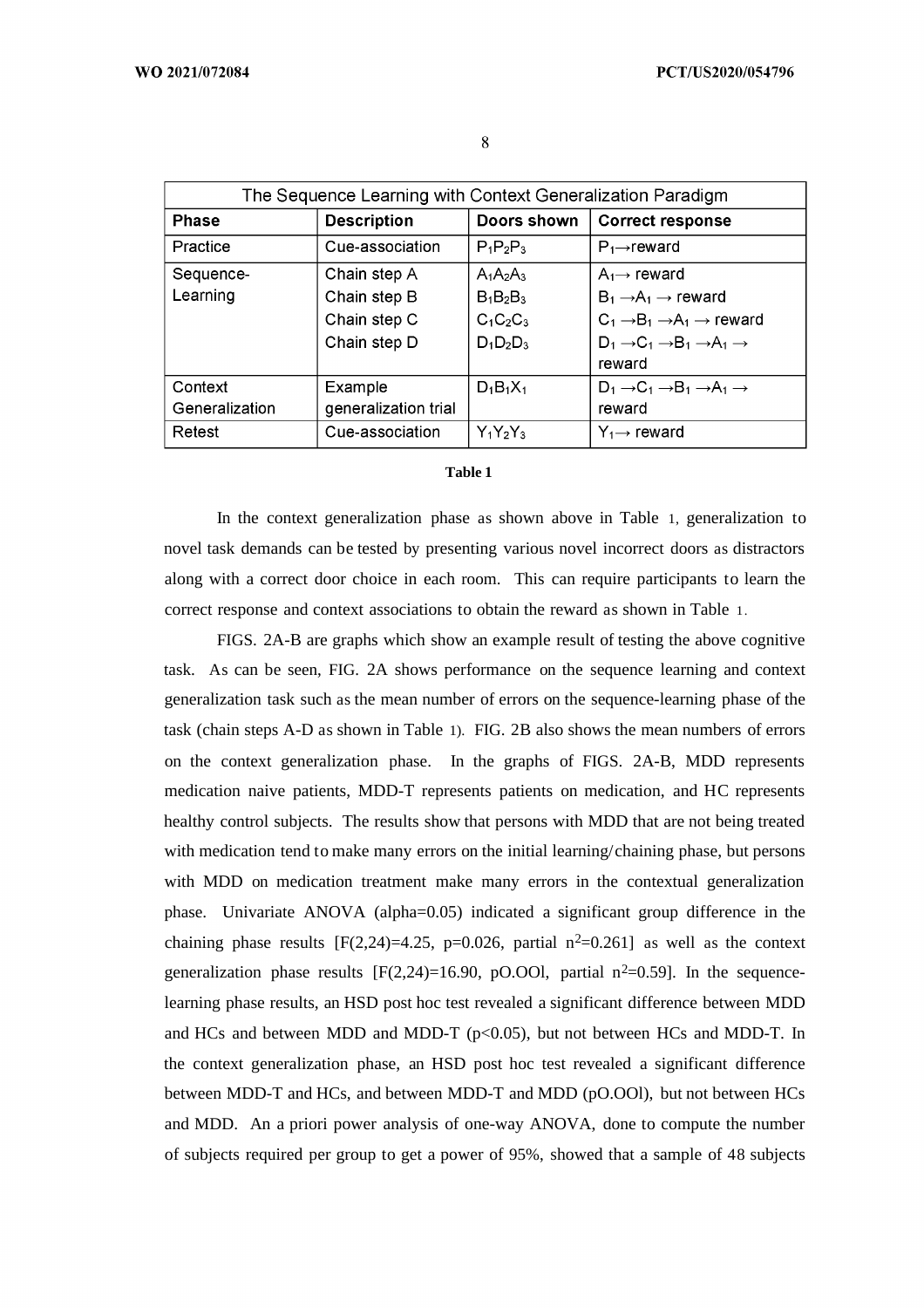WO 2021/072084

9

( 16 per group) can be needed to achieve the mentioned power level on the chaining ANOVA, and a total sample of 15 subjects (5 per group) to achieve 95% power level on the context generalization ANOVA.

A second example cognitive task will now be explained in greater detail. The second cognitive task can use a reward-and-punishment-based computer-learning task for weather prediction. In each phase of the task, a computer device can generate four stimuli such as abstract geometric paintings. A participant can view a painting and the device can ask the participant whether that painting predicts rainy weather or sunny weather. The computer device can be programmed so that choosing an answer with respect to two of the stimuli (e.g., paintings) provide feedback for correct answers and incorrect answers result in no feedback. The computer device can also be programmed so that choosing an answer in connection with the other two stimuli provide feedback for incorrect answers and no feedback is given for correct answers. Among both the reward-trained and punishmenttrained cues, equal numbers can be associated with rainy weather and sunny weather. All four cues can be intermixed during training. This task is not limited to any specific methodology and can include other tasks related to reward-and-punishment mechanisms.

The cognitive tasks described in the present disclosure can also have the ability to change based on user input providing a dynamic functionality. In particular, the cognitive tasks can change a stimulus or task or question based on a user's prior response(s). For example, if a user is answering questions correctly, the system can increase the difficulty of a subsequent question. Moreover, if a user is answering questions incorrectly, the system can decrease the difficulty of a subsequent question. In this way, the cognitive tasks of the present disclosure are tailored to a user's abilities. Furthermore, the system can change a task to a different task based on the user's input. The system can take into account a plurality of different trials and present a tailored subsequent trial to a user. Accordingly, the systems and methods of the present disclosure can function as a closed loop system for diagnosing mental health conditions and responsiveness to treatments.

FIGS. 3A-B are graphs which show an example result of testing the above cognitive task. The results tested 13 medication-naive MDD, 18 MDD-T (Treated, on medication), and 22 healthy controls (HC). FIGS. 3A-B show performance on the two types of trials of the reward and punishment learning task. For example, the mean number of correct responses in the four phases for the reward stimuli is shown in FIG. 3A and the mean number of correct responses in the four phases for the punishment stimuli is shown in FIG. 3B. As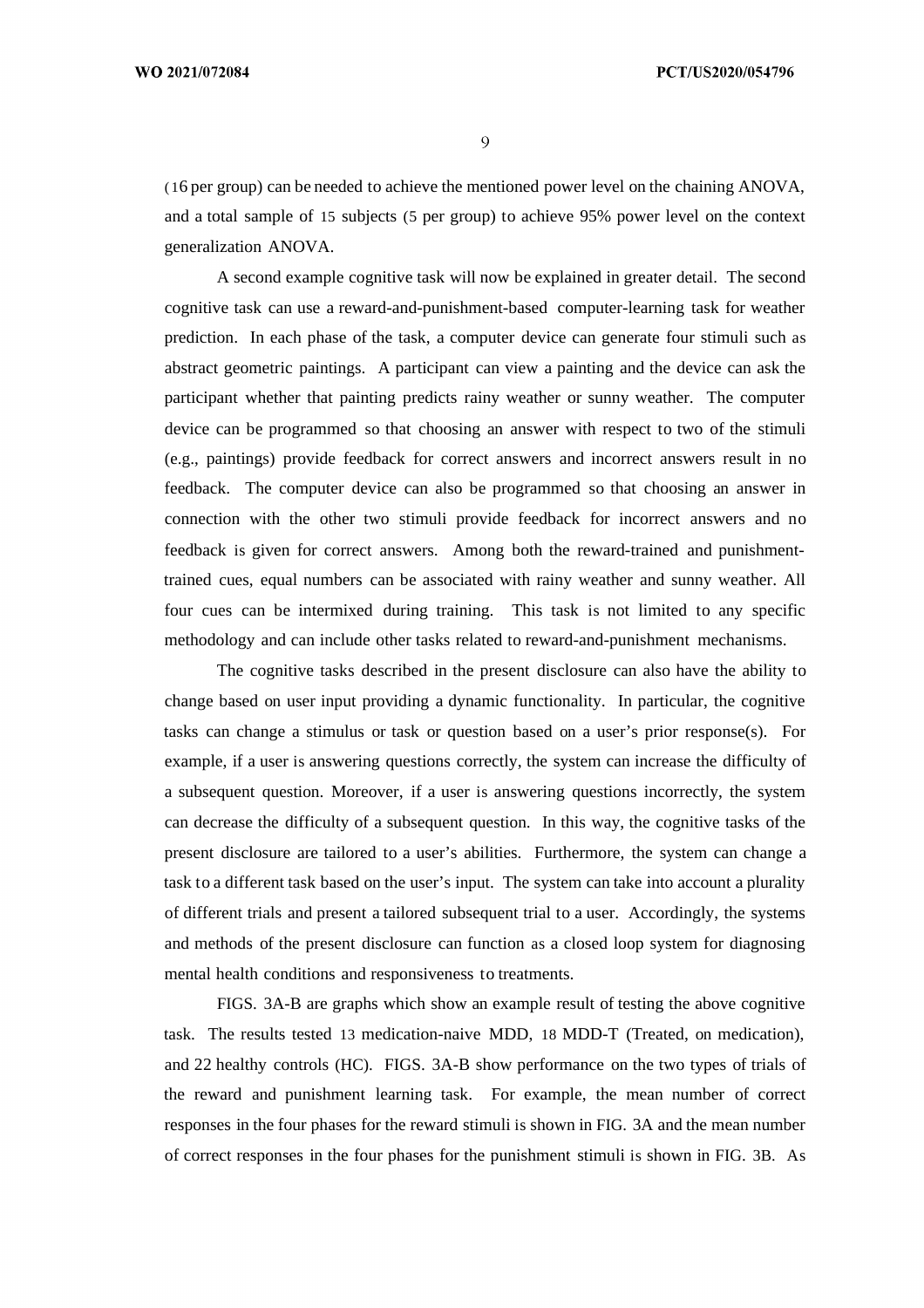noted above, MDD represents patients who are medication naive and MDD-T represents patients on medication. As can be seen in FIG. 3A, the results show no difference in performance on reward training between MDD and MDD-T being impaired in that phase using one-sample t-test to assess learning higher than chance. In a one-way ANOVA (Bonferroni correction of  $a=0.025$  to protect the level of significance), using the 4th block of reward and punishment trials as the dependent variable, there existed a significant effect of group on learning from punishment  $[F(2,27)=4.821, p=0.016, n^2=0.249]$  but not on learning from reward  $[F(2,27)=0.49, p=0.618]$ . A post hoc analysis of the group effect on 4 lll-block punishment learning revealed a significant difference between MDD-T patients and MDD patients, and between MDD-T patients and HC ( $p<0.05$ ). A priori power analysis for ANOVA revealed that the test can have a total of 5 1 subjects (17 per group) to obtain a power of 95%.

As noted above, the system of the present disclosure can collect data of the participants progress in the above example cognitive tasks and variations thereof. The system of the present disclosure can process this data using a binomial or multinomial logistic regression algorithm to classify subjects as either having MDD or not, and if they do have MDD, whether the subjects would respond to certain medications such as antidepressants. Other classification approaches can be used such as random forest, auto encoders, or other artificial intelligence and machine learning approaches. Random forest or auto-encoders can offer, in some circumstances, better and quicker results, and can utilize a greater number of predictors. Furthermore, the system of the present disclosure can use the Softmax function in making its classification determinations. It should be noted that the above tasks can be performed in a relatively short period of time (e.g., 15 minutes).

The system of the present disclosure can collect data relating to the time it takes for a participant to respond to the scenarios discussed herein. Depending on the time it takes for the participant to respond, the classification algorithm of the system of the present disclosure can take this information as an input and make determinations regarding MDD and ability to respond to treatments for MDD. As noted above, the data gathered during the cognitive tasks and used by the classification algorithms and artificial intelligence approaches can include, but is not limited to, accuracy of correct answers, incorrect answers, response time, response time as the task progresses, learning progress, and how much the participants value positive and negative feedback. These data points can be processed by the classification algorithm and artificial intelligence approaches to make a determination as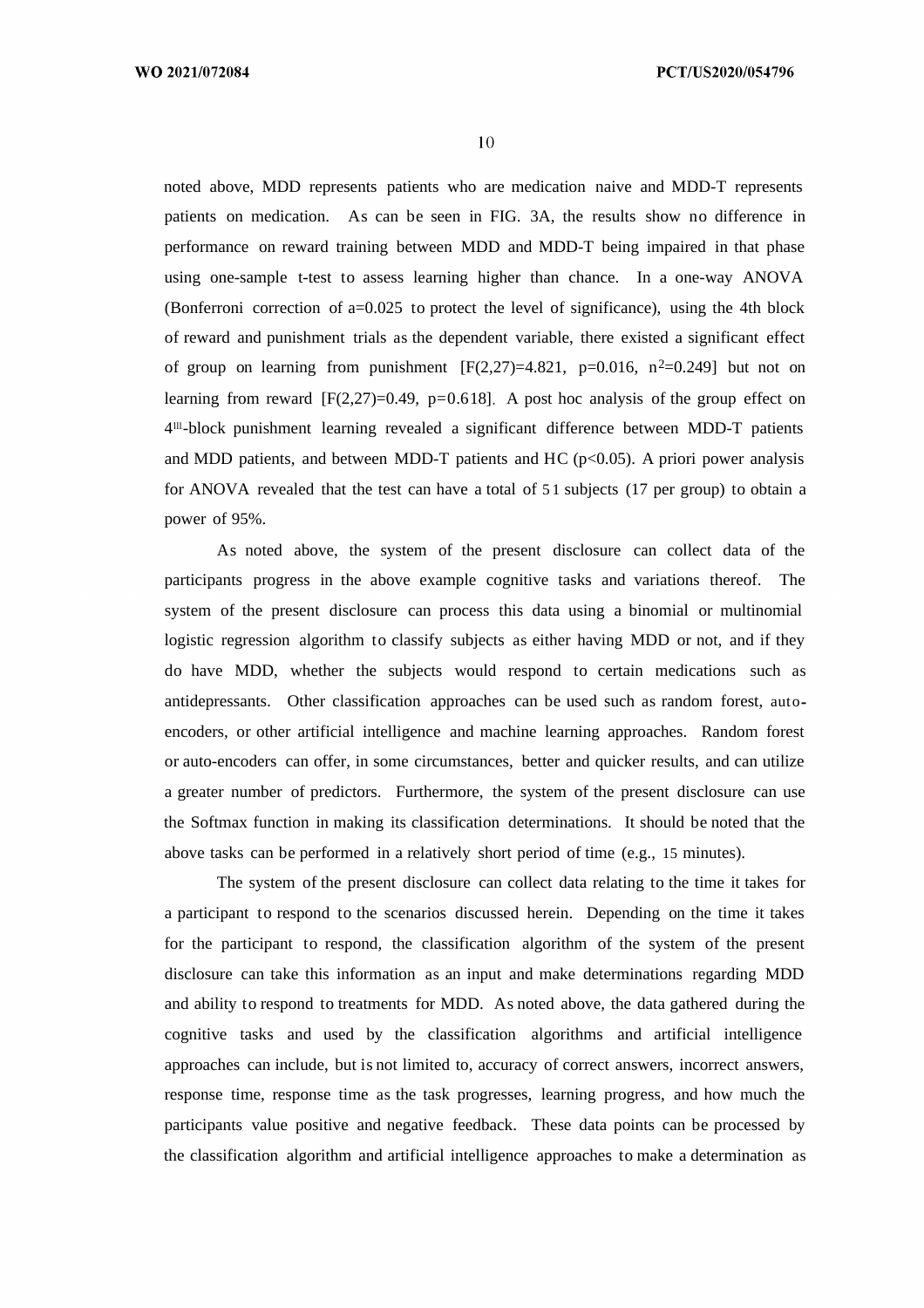to whether a patient has a particular psychiatric disorder and whether that patient will respond to treatment.

The system of the present disclosure can vary the amount of positive/negative feedback associated with stimuli. With learning accuracy in positive and negative feedback being one of the key cognitive predictors, and valuation of feedback being one of the key computational predictors, the system can add new stimuli to the current FPCT with various amounts of positive and negative feedback to get clearer results related to feedback processing.

The system of the present disclosure can also use conflict trials while diagnosing MDD and responsiveness to medications. For example, in some cases, there can be a feedback processing bias that can differentiate clinically depressed vs. non-depressed subjects as well as responders and non-responders. The subject can leam the feedback associated with each stimulus, and it can be expected that subjects develop preferences to stimuli associated with particular feedback. Accordingly, conflict trials can be used to account for these factors.

The system of the present disclosure can also add multiple phases with more stimuli. In particular, the MDD state and potential response to treatment can be expressed cognitively as preferential learning of particular stimuli with particular feedback. Therefore, adding more stimuli while escalating the level of complexity of the FPCT can refine the underlying factors for preferential learning which improves the efficiency of the classification model.

The system of the present disclosure can add galvanic skin response (GSR) or an eye-tracker to assess eye movements as well as pupil size as additional predictors. By adding GSR, eye-tracking, or electroencephalography (EEG), the system can present an unbiased physiological measure to accompany the cognitive measures from the FPCT. Sensors and electrodes can be placed on a patient's body, their eyes, and/or their scalp which can gather physiological data which can be communicated to a computer device in the system of the present disclosure. This computer device can process the data from the sensor to determine the emotions (e.g., happiness, fear, etc.) felt by the patient while completing the tasks described herein. Data from the eye-tracker can also be analyzed to specify the points of focus as well as changes in pupil size. Data from EEG can track changes in brain electrical activity during the FPCT or at baseline (before/after cognitive testing). The classification algorithm can receive these data as input and can use such information in providing enhanced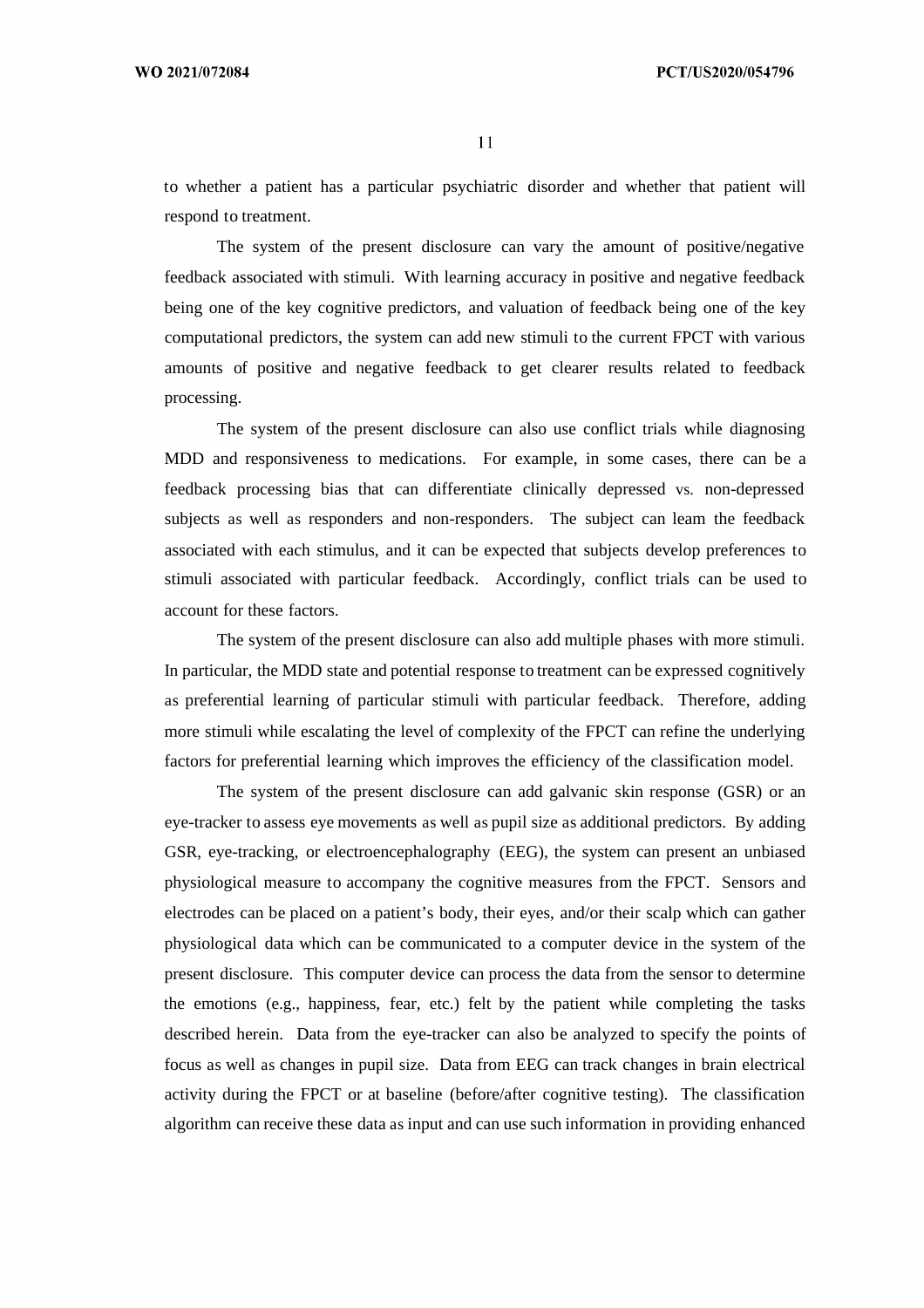classifications as to a diagnosis and whether a patient will respond to treatment and the best treatment to offer.

The system of the present disclosure can also apply the above processes and cognitive tasks to diagnose other psychiatric disorders including, but not limited to, post-traumatic stress disorder, obsessive compulsive disorder, schizophrenia, and other anxiety spectrum disorders.

The system of the present disclosure can also test patients after they have received antidepressants to determine whether they responded to the treatment or whether they are still depressed. This can be done by leveraging the cognitive tasks discussed above.

The system can also predict a patient's response to psychotherapy in addition to antidepressants. The classification algorithm and artificial intelligence approaches as discussed above can use the data captured from the tasks and make a determination as to whether a patient will respond to psychotherapy. The system can also determine whether antidepressants or psychotherapy will be better for a given patient based on the cognitive tasks discussed above.

A test with respect to the system of the present disclosure will now be described in greater detail. This test includes 67 medication-naive patients with MDD and 16 matched healthy controls from various clinics in the Palestine area. A positive and negative feedback classification task for weather prediction was used given by Table 2 below:

| <b>Stimulus</b> | <b>Probability</b><br>category $A(%)$ | <b>Probability</b><br>category $B(%)$ | Feedback                  |
|-----------------|---------------------------------------|---------------------------------------|---------------------------|
| -S1             | 90                                    | 10                                    | If correct: $+25$         |
| S <sub>2</sub>  | 10                                    | 90                                    | If incorrect: no feedback |
| S <sub>3</sub>  | 90                                    | 10                                    | If correct: no feedback   |
| -S4             | ١O                                    | 90                                    | If incorrect: -25         |

**Table 2**

FIGS. 4A-B are drawings showing sample screens of a feedback-based classification task. These are the screens that were used in the above trial. On each trial, a participant saw one of four stimuli and was asked whether this stimulus predicts rainy or sunny weather. In screen 4B, no feedback is given for incorrect answers in positive feedback stimuli or correct answers in negative feedback stimuli. As shown in screen 4C, for positive feedback stimuli, correct responses receive positive feedback with visual feedback and twenty five points of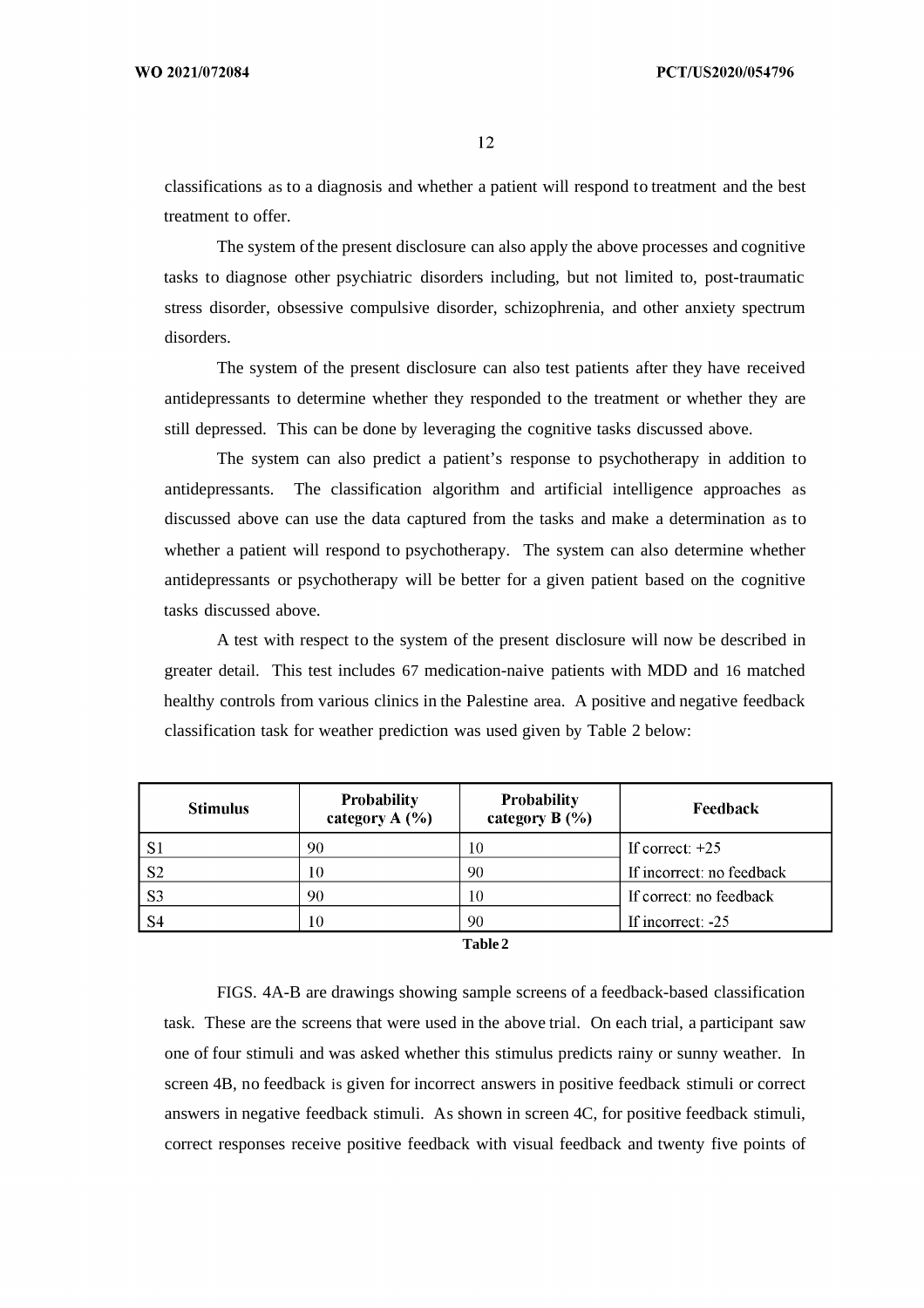winnings. As shown in screen 4D, for negative feedback, incorrect responses get negative feedback with visual feedback and the loss of 25 points. In the FCPT task, the subject sees one of four stimuli (abstract geometric paintings) and is asked to make a prediction. For example, the subject is asked whether that stimulus predicts Rain or Sun. Two of the stimuli are trained using only *positive feedback* for correct answers (incorrect answers result in no feedback). The other two stimuli are trained using only *negative feedback* for incorrect answers (correct answers result in no feedback). Among both the positive-feedback-trained and negative-feedback-trained cues, one is more strongly associated with Rain and the other with Sun. These associations are probabilistic, so that, for example, a rain-preferred cue is associated with 90% Rain and 10% Sun.

The above test used a variant of the Q-leaming trial-by-trial computational analysis to calculate estimates for the following parameters: learning rate with positive prediction error (LR+); learning rate from negative prediction error (LR-); preservation; noise (beta); and valuation of feedback (R0+, R0-). It also used a variant of the DDM trial-by-trial computational analysis to calculate estimates for the following parameters: drift rate (v) for positive-feedback and negative-feedback; threshold separation (a); relative starting point (zr); non-decision time (tO); and difference in decision time for correct and incorrect responses (d). The results of the above test can be seen in FIGS. 5A-H. As can be seen in FIGS. 5A and 5B, cognitive and computational analysis results show learning accuracy in positive and negative feedback trials. FIGS. 5C and 5D show response time to positive and negative feedback stimuli. FIGS. 5E and 5F show positive/negative accuracy bias. FIG. 5G shows parameter estimates using a 6-parameter Q-leaming model. FIG. 5H shows parameter estimates using a 6-parameter DDM analysis.

FIGS. 6A-B are drawings showing classification graphs for the above test conducted in connection with the system of the present disclosure. As can be seen, a forward binomial logistic regression classification graph shows a predicted probability of membership for MDD SSRI responder vs. non-responder in FIG. 6A and MDD vs. healthy in FIG. 6B. The cutoff value can be 0.50. In FIG. 6A, R denotes a responder and N denotes a non-responder. In FIG. 6B, M denotes MDD and H denotes healthy subject. Each symbol represents two and a half cases. Four symbols on the graph represent one case.

The above test shows learning accuracy and response time to positive feedback and learning accuracy and response time to negative feedback can differentiate potential patients with MDD from healthy subjects. It also shows learning accuracy and response time to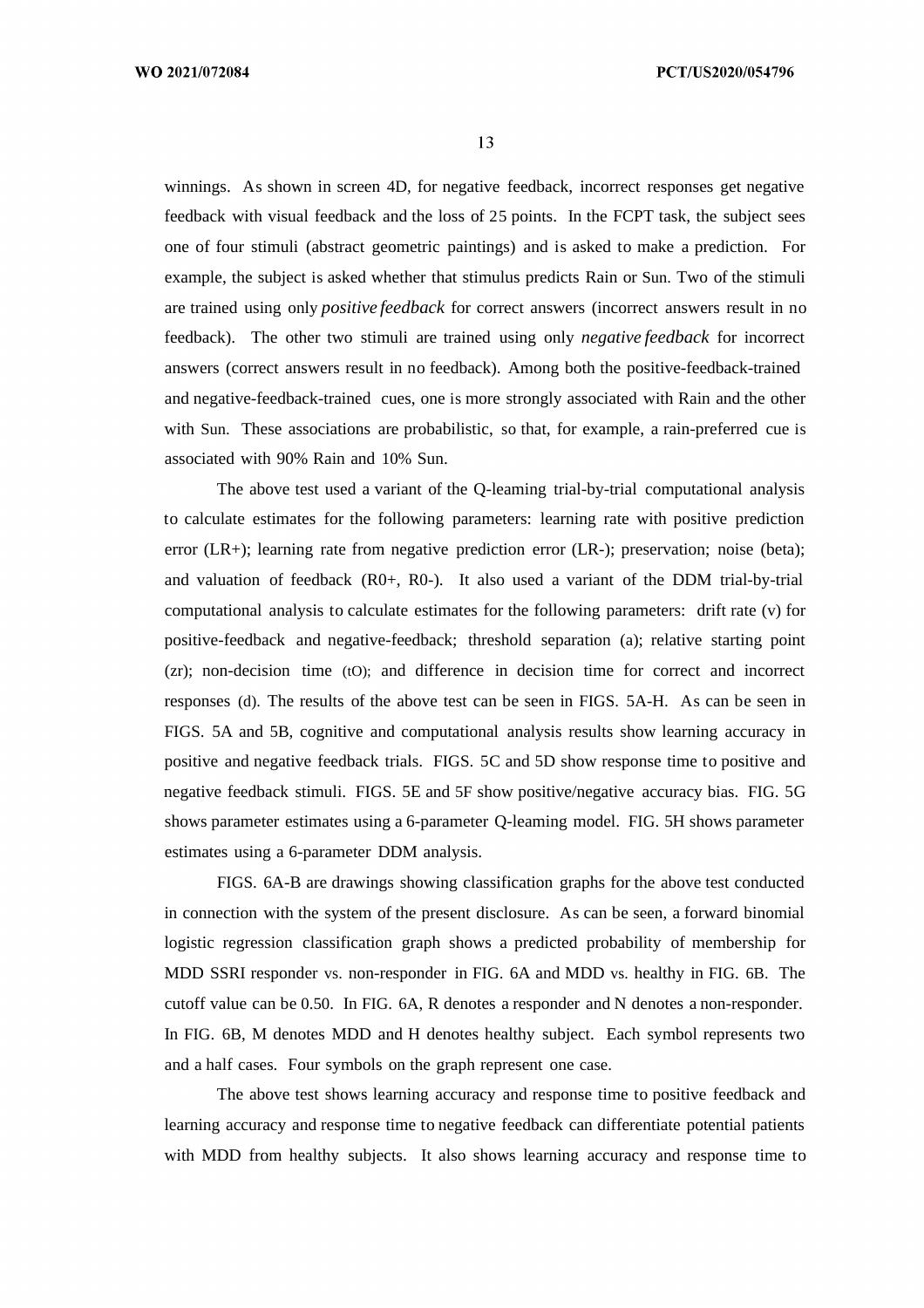negative feedback can a priori differentiate potential SSRI-responders and non-responders at the medication-naive level. These results provide an easy to use diagnostic tool that can have immediate clinical relevance. Moreover, it shows lower positive learning rate and learning noise in patients with MDD than healthy subjects. SSRI non-responders exhibit higher levels of preservation during learning. Further, SSRI non-responders value nofeedback in negative feedback trials as negative, which can explain the deficit in negative feedback learning accuracy. It also shows higher threshold separation (a), higher difference in decision time for correct and incorrect responses (d), lower non-decision time (stO), and lower drift rate for negative feedback (v-p). This could explain the slower response time in patients with MDD. In addition, MDD is associated with a selective deficit in learning from positive feedback. SSRI non-responders have balanced learning from positive and negative feedback at the medication-naive state similar to healthy subjects.

Another test with respect to a positive and negative feedback probabilistic classification task was conducted in connection with the system of the present disclosure. In particular, 67 medication naive patients with MDD and 16 matched healthy controls participated in Palestine. Patients with MDD were retested 4-6 weeks after starting paroxetine regimen. Healthy controls were also retested at a similar time interval. Response to paroxetine was considered positive if a patient's Beck Depression Inventory II score dropped 50 percent from baseline, and the patient screened negative for MDD on the Mini International Neuropsychiatric Interview. The same positive and negative feedback probabilistic feedback classification task for weather prediction can be used with a feedback structure given by Table 2 above. A similar user interface can also be used as shown in FIGS. 4A-D.

FIGS. 7A-C shows results of the test discussed above. Performance on the positive and negative feedback learning task is shown. In FIG. 7A, the graph shows that the mean number of optimal responses in the four phases for the positive feedback stimuli. In FIG. 7B, the graph shows the mean number of optimal responses in the four phases for the negative feedback stimuli. In FIG. 7C, the graph shows the mean difference between percentage optimal responses in positive and negative feedback trials per block. MDD.R-MN represents participants that are medication-naive with MDD and who are SSRI responders. MDD.R-T represents participants who are SSRI responders. MDD.NR-MN represents participants who are medication-naive with MDD who are SSRI non-responders.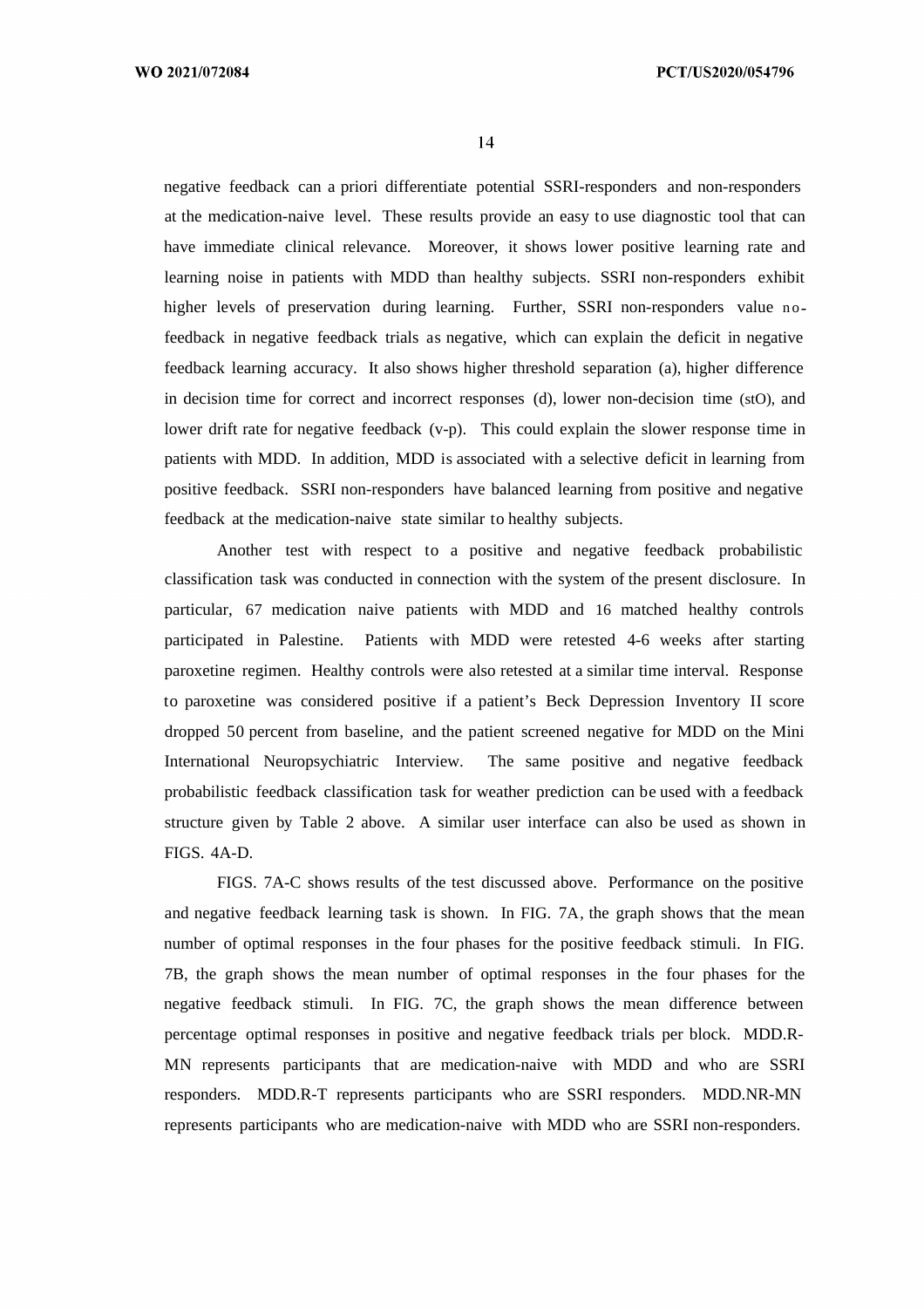MDD.NR-T represents participants who are SSRI non-responders. HC test represents healthy controls at baseline and HC retest are healthy controls after 4-6 weeks.

FIG. 8 is a graph illustrating mean positive and negative bias before and after SSRI treatment. As can be seen, FIG. 8 shows a mean difference between percentage optimal responses in positive and negative feedback trials across blocks per testing session before and after SSRI treatment for MDD and at-test and retest for healthy subjects. MDD-mn (test) is medication-naive baseline for MDD and baseline for healthy subjects. MDD-t (retest) is SSRI-treated retesting for MDD patients 4-6 weeks after SSRI administration and retesting at 4-6 weeks for healthy subjects. The conclusions from this test shows that learning from negative feedback can differentiate potential SSRI-responders and non responders at the medication-naive level. Moreover, SSRI-responsive MDD is associated with a selective deficit in learning from positive feedback. Further, SSRI non-responders have balanced learning from positive and negative feedback at the medication-naive state. Finally, SSRI administration suppresses learning from negative feedback in responders only, thereby bringing positive and negative feedback learning into balance.

FIG. 9 is diagram illustrating hardware and software components of the system of the present disclosure. A system 100 can include a mental health diagnostics computer system 102. The mental health diagnostics computer system can include a database 104 and a mental health diagnostics processing engine 106. The system 100 can also include a computer system(s) 108 for communicating with the mental health diagnostics computer system 102 over a network 110. The computer systems 108 can be computer devices in which the participants perform the tasks as described above. Network communication could be over the Internet using standard TCP/IP communications protocols (e.g., hypertext transfer protocol (HTTP), secure HTTP (HTTPS), file transfer protocol (FTP), electronic data interchange (EDI), etc.), through a private network connection (e.g., wide-area network (WAN) connection, emails, electronic data interchange (EDI) messages, extensible markup language (XML) messages, file transfer protocol (FTP) file transfers, etc.), or any other suitable wired or wireless electronic communications format. The computer system 108 can also be a smartphone, tables, laptop, or other similar device. The computer system 108 could be any suitable computer server (e.g., a server with an INTEL microprocessor, multiple processors, multiple processing cores) running any suitable operating system (e.g., Windows by Microsoft, Linux, etc.). Alternatively, the computer system could be a fieldprogrammable gate array (FPGA) that can run the mathematical models and artificial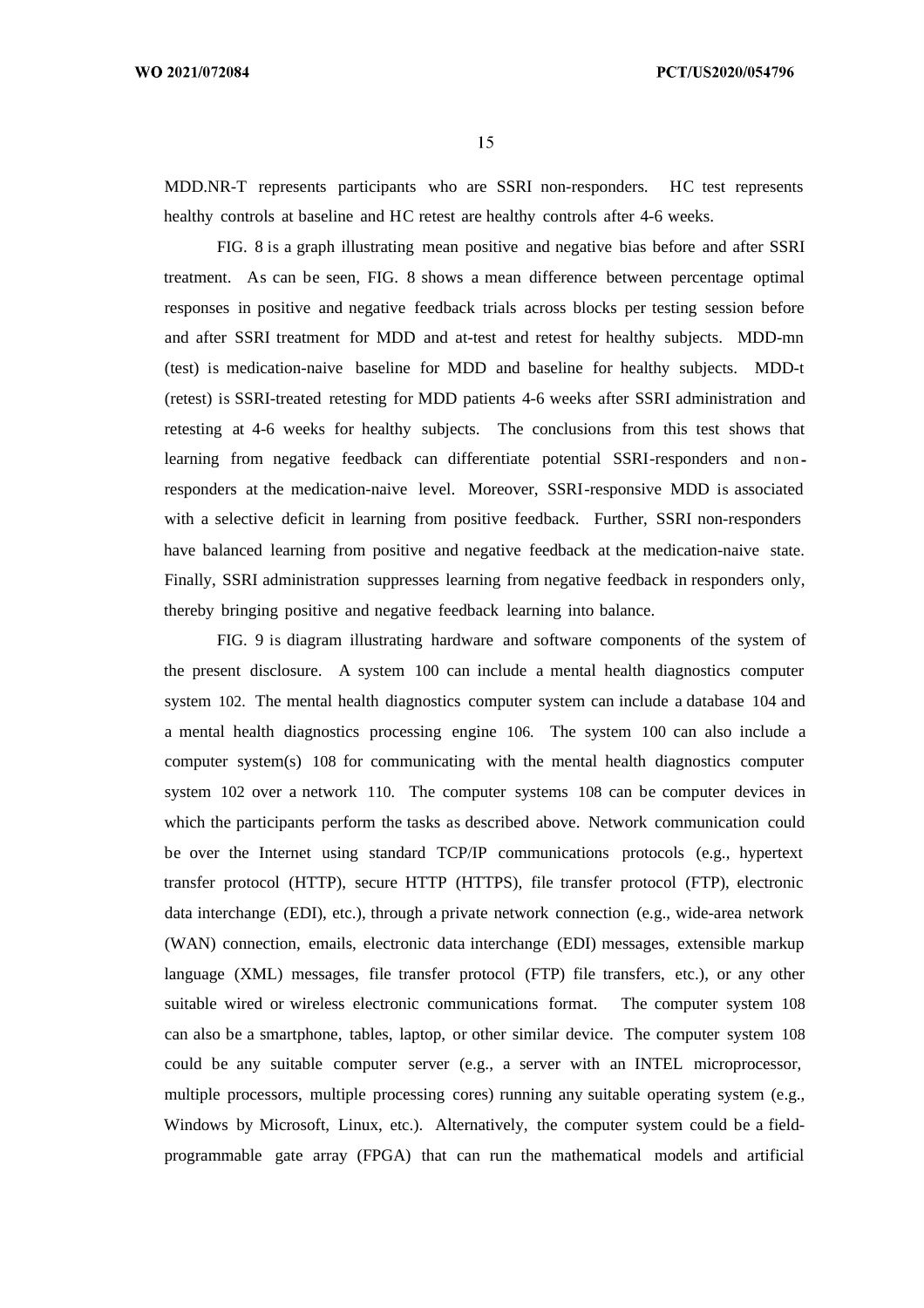intelligence approaches simultaneously upon receipt of the cognitive data in a closed-loop system.

FIG. 10 is a diagram illustrating hardware and software components of a computer system on which the system of the present disclosure could be implemented. The system 100 comprises a processing server 102 which could include a storage device 104, a network interface 118, a communications bus 110, a central processing unit (CPU) (microprocessor) 112, a random access memory (RAM) 114, and one or more input devices 116, such as a keyboard, mouse, etc. The server 102 could also include a display (e.g., liquid crystal display (LCD), cathode ray tube (CRT), etc.). The storage device 104 could comprise any suitable, computer-readable storage medium such as disk, non-volatile memory (e.g., read-only memory (ROM), erasable programmable ROM (EPROM), electrically-erasable programmable ROM (EEPROM), flash memory, field-programmable gate array (FPGA), etc.). The server 102 could be a networked computer system, a personal computer, a smart phone, tablet computer etc. It is noted that the server 102 need not be a networked server, and indeed, could be a stand-alone computer system.

The functionality provided by the present disclosure could be provided by a mental health diagnostics program/engine 106, which could be embodied as computer-readable program code stored on the storage device 104 and executed by the CPU 112 using any suitable, high or low level computing language, such as Python, Java, C,  $C_{++}$ ,  $C_{+}$ ,  $NET$ , MATLAB, etc. The network interface 108 could include an Ethernet network interface device, a wireless network interface device, or any other suitable device which permits the server 102 to communicate via the network. The CPU 112 could include any suitable singleor multiple-core microprocessor of any suitable architecture that is capable of implementing and running the mental health diagnostics engine 106 (e.g., Intel processor). The random access memory 114 could include any suitable, high-speed, random access memory typical of most modem computers, such as dynamic RAM (DRAM), etc.

FIG. 11 is a drawing of a flow diagram 200 of another aspect of the system of the present disclosure. The flow diagram 200 illustrates a cognitive component 210, a computational component 220, a classifier component 230 and an output 240. As shown in FIG. 11, an emphasis on the dynamic interaction between the cognitive component 210 and the computational component 220 of the system provides for maximizing an accuracy of the classifier component 230.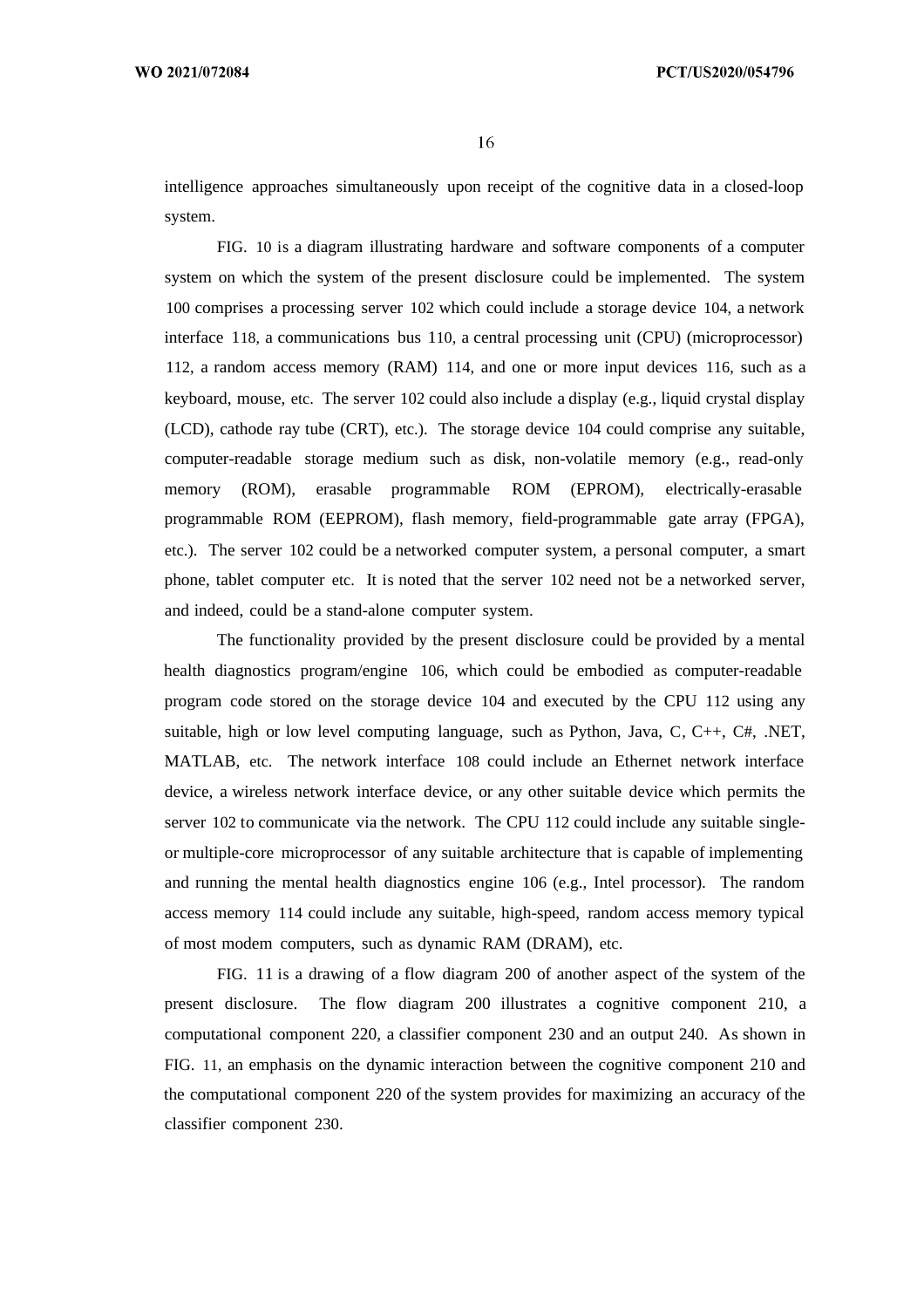WO 2021/072084

17

The cognitive component 210 includes a plurality of trial blocks 212a, 212b and 212c. Each trial block 212a, 212b, and 212c can include a specified number of trials, a specified number of trial types and a working memory test. Additionally, trial blocks 212b and 212c can include additional features including, but not limited to, outcome reversal, outcome devaluation, gain/loss value modification and delay discounting. These additional features provide for atrial block following a preceding trial block to explore non-dispositive results from the preceding trial block. For example, trial block 212b could be designed with additional features such as gain/loss value modification and delay discounting to explore non-dispositive results from trial block 212a or other cognitive demands related to mental/psychiatric disorders.

The computational component 220 can analyze the cognitive results of each trial block 212a, 212b and 212c utilizing a plurality of modeling and artificial intelligence approaches on a trial by trial basis in real time. Specifically, upon initiation of a cognitive task of a trial block 212a-c, the computational component 220 performs the trial-by-trial computational analysis in real-time while the subject is performing the cognitive task. The plurality of modeling approaches can include, but are not limited to, prediction error learning (PEL) 222a-c, gain learning (GL) 224a-c, loss learning (LL) 226a-c and stimulus-bystimulus learning (SSL) 228a-c. DDM trial-by-trial analysis of cognitive data can be conducted in parallel. Each of the plurality of modeling approaches can include a set of operating parameters. For example, PEL 222a-c can include operating parameters such as positive learning rate, negative learning rate, and noise, and GL 224a-c can include operating parameters such as gain learning rate, noise, preservation, and valuation of no-feedback. Additionally, LL can include operating parameters such as loss learning rate, noise, preservation, and valuation of no-feedback, and SSL can include operating parameters such as positive learning rate, negative learning rate, noise, preservation and valuation of nofeedback.

Conventional computer-based cognitive tasks suffer from static design that typically does not change throughout an execution of a cognitive task. As such, the system utilizes the cognitive component 210 to design and generate a dynamic cognitive task wherein the performance of the subject influences a design of a subsequent trial block, an addition of various features, and/or the repetition of some of the previously used trial types for further analysis. By fine-tuning a measurement of the cognitive features and the computational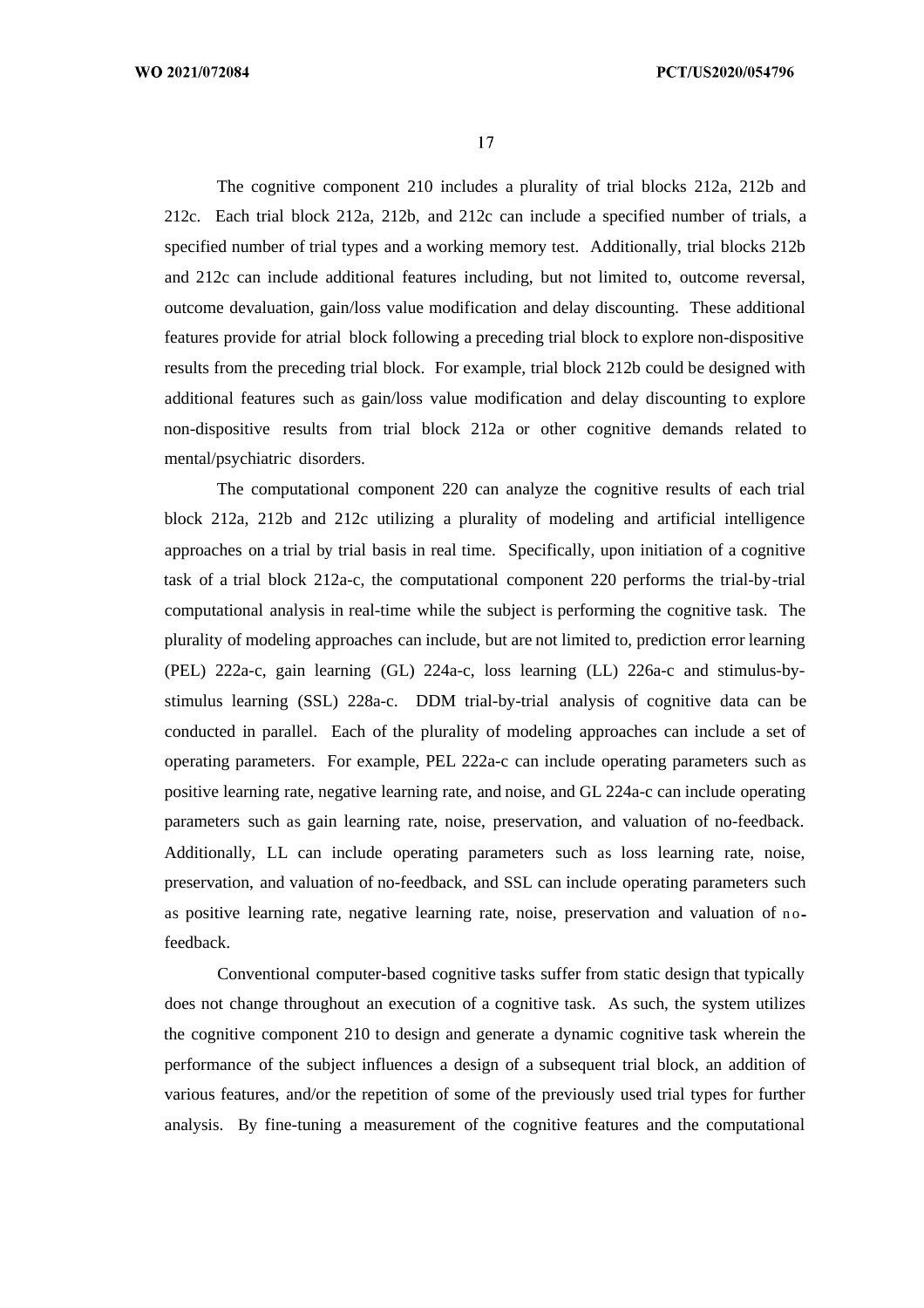parameters, the system can maximize the classification abilities of the classifier component 230.

Specifically, the system utilizes dynamic cognitive task-computational model coupling to maximize the classification abilities of the classifier component 230. For example, for a trial, the cognitive task can transmit a trial type, accuracy, and response time to the various computational models 222a-c, 224a-c, 226a-c and 228a-c to extract parameters of the learning process. Accordingly, over a course of 10-20 trials per trial type, measures of central tendency (e.g., mean and median) as well as variability (e.g., standard deviation, skewness, and kurtosis) can be evaluated and compared to parameters extracted from a large pool of healthy subject data (e.g., a pool of approximately 1000 subjects). Upon ascertaining a difference or a lack of a difference between parameters of the tested subject, the cognitive results and the computational parameters can be adjusted. If the cognitive results and the computational parameters are not adjusted, additional testing of the same type of trials can be resumed in a subsequent trial block. According to the fixed cognitive results and computational parameters, the subsequent trial block can be programmed to test the cognitive dimensions of the subject according to resulting combinations.

The classifier component 230 can execute a plurality of algorithms and artificial intelligence approaches for synthesizing acquired data. For example, the system can implement a multi-layered convolutional neural network (CNN) classifier to emphasize the multi-dimensionality of the dynamic cognitive task-computational model coupling approach and acquired data. Then, according to the cognitive results and computational parameters 232a, 232b and 232c extracted from the subject data, the CNN classifier can assess similarities between results of the subject and pre-defmed cognitive/computational patterns that signify respective domains of mental/psychiatric disorders. Subsequently, the system can utilize Random Forest to assign final probabilities.

The present disclosure can be applied to Parkinson's disease and other neurological disorders. It can also be used to diagnose comorbid psychiatric manifestations that affect patients with Parkinson's disease, such as MDD, known as comorbid MDD. Parkinson's disease is diagnosed by the system by varying the amount of positive and / or negative feedback associated with stimuli during feedback-based probabilistic classification cognitive task (FPCT); utilizing reversal trials to potentially implicate the involvement of frontal regions in the disorder; and adding more stimuli while escalating the level of complexity of the FPCT. The system and method of the present disclosure allows a subject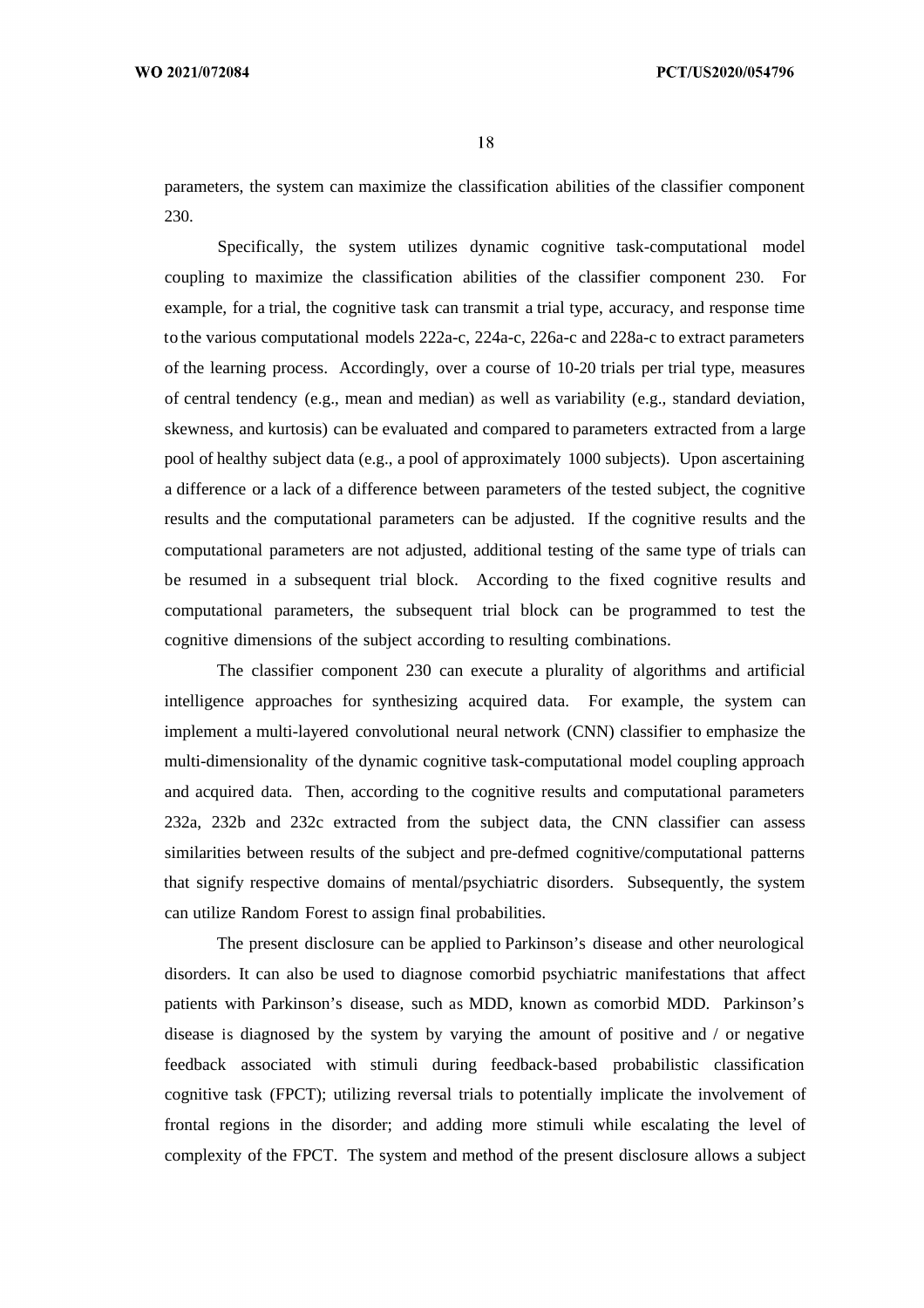play a computer game on a phone/tablet/PC to receive a score for a potential diagnosis with a neurological disorder. This system and method provides an efficient and convenient diagnosis neurological disorders and comorbid mental disorders. This can help the patients and their treating physicians address neurological and mental complaints.

FIG. 12 is a schematic flow illustration of the system and method of the present disclosure for use in connection with Parkinson's disease. As can be seen, the flow of FIG. 12 is similar to the that shown in FIG. 1 and like portions function in a like manner. The flow diagram 200 shows a cognitive module 201 and a computational module 202. The cognitive module 201 shows feedback-based probabilistic classifications (FPCT) 204 including accuracy 210 with positive feedback and negative feedback, accuracy processing bits 212 and response time 214 with positive feedback and negative feedback. The cognitive module 201 is in the form of a cognitive computer task. The computational module 202 includes a reinforcement learning module (RLM) 208 that calculates positive learning rates, negative learning rates, perseveration, exploration / exploitation, valuation of positive feedback and valuation of negative feedback. The drift diffusion module (DDM) 208 calculates drift rate, threshold separation, non-decision time, exploration / exploitation, starting point and difference in decision time. The computational module 202 scales up the data from the cognitive module 201 to generate more dimensions or features.

The classification algorithm 216 distinguishes between subjects with Parkinson's disease and healthy subjects based on cognitive predictors, including positive feedback accuracy, negative feedback accuracy and response time to negative feedback, and based on computational predictors, including learning noise, perseveration and positive feedback drift rate. The classification algorithm also distinguishes between subjects with Parkinson's disease that have and do not have comorbid mental disorder based on cognitive predictors including response time to negative feedback, and based on computational predictors, including perseveration and positive feedback drift rate. An algorithm training component 220 is used to process and store data acquired over time and includes attributes 222 for FPCT, RLM and DDM, dimension modulation 224 such as random tree embedding to determine the separation line of those having Parkinson's disease and those that do not, and cross validation 226 where the process is repeated to increase certainty.

Other components 230 can include, for FPCT, multiple feedback values wherein the reward / punishment values can be modified to accumulate more data for quicker and more efficient diagnosis, multitude of stimuli wherein the computer task can be changed based on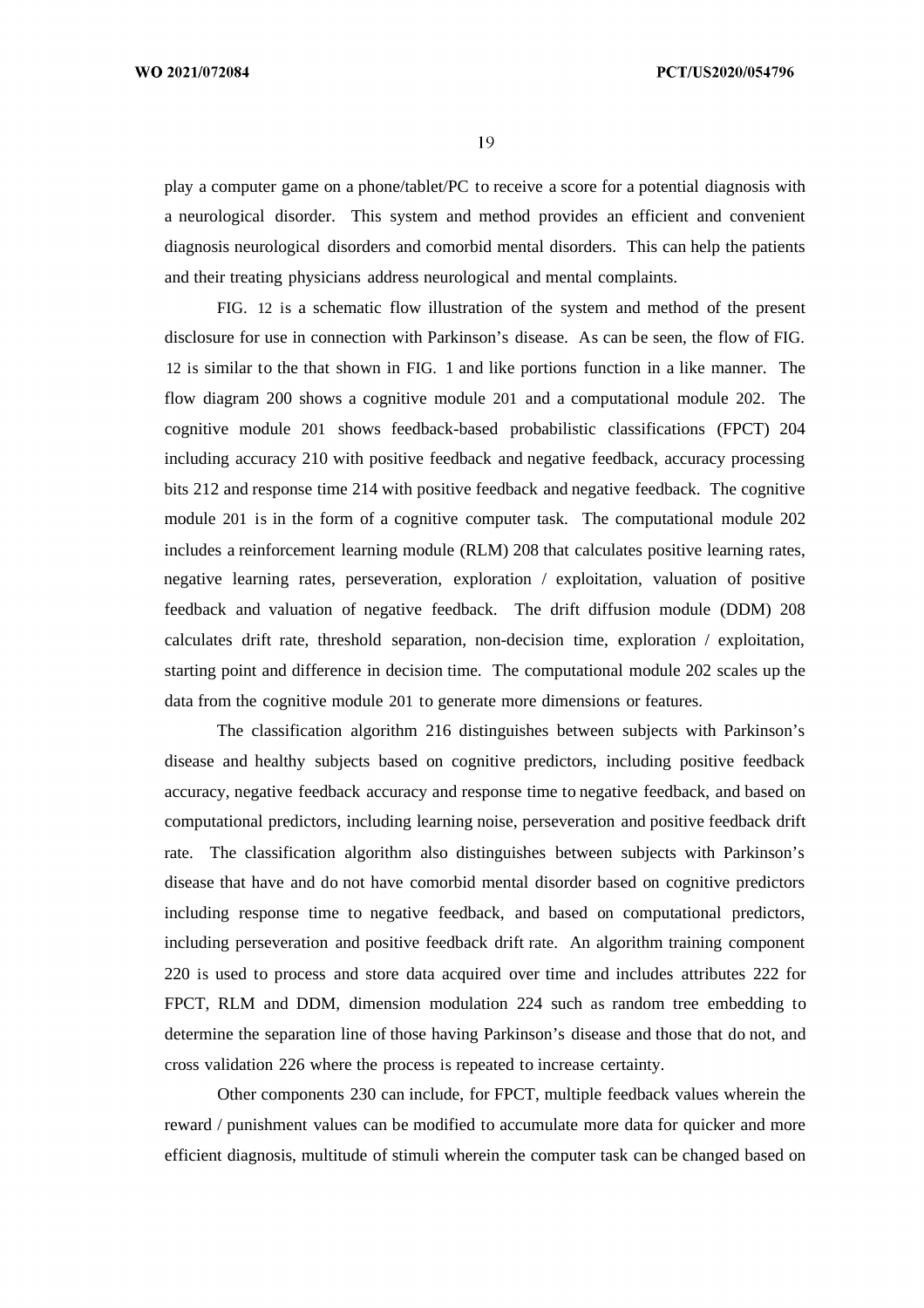WO 2021/072084

20

the performance of the subject, conflict trials wherein the computer task can be optimized for a subject, and reversal trials which can assess control issues and control of inhibitions. Other components 230 can include RLM stimulus and feedback and DDM stimulus and feedback. Other components can also include classification algorithms, including logistic regression, support vector machine (SVM) which looks for plane of separation of subjects and random forest which includes multiple decision trees.

When a subject performs the computer-based task in the cognitive module 201, five cognitive attributes are generated, including: positive feedback accuracy, negative feedback accuracy, feedback bias accuracy, positive feedback response time, and negative feedback response time. These cognitive attributes are analyzed by RLM and DDM computational models in the computational module 202 to produce 12 computational attributes. In particular, RLM models 208 produce the following attributes: positive learning rate, negative learning rate, perseveration, noise, and valuation of feedback. DDM models 206 produce the following attributes: drift rate, threshold separation, non-decision time, difference in decision time, response speed difference, and starting point. The cognitive and computational results from the training dataset are then used to train a classification algorithm, such as logistic regression, support-vector machines, decision trees, or random forest. Training confirms the attributes that will contribute to the most efficient classification process. Cross-validation approaches are then used to confirm that the trained model can sufficiently classify all of the assigned categories and can be generalized to new data with similar properties. The trained algorithm is then used as the classification algorithm on new data from new subjects.

Using data collected from a short  $(\sim 10 \text{ minutes})$  FPCT that allows for the dissociation of learning from positive versus negative feedback alongside mathematical models to extract additional measures, PD can be diagnosed and an assessment can be made about whether patients have comorbid clinical depression (PD-MDD). The collected cognitive data (accuracy of choices and response time) are processed using two computational models: (1) A Q-leaming RLM to assess parameters related to learning accuracy, and (2) A DDM to assess parameters related to response time distributions. Cognitive data from the FPCT and parameters from the two computational models are then fed into a multinomial logistic regression model that can differentiate PD patients from healthy subjects in virtually all of the cases. Further, these results can differentiate PD patients with PDD in virtually all of the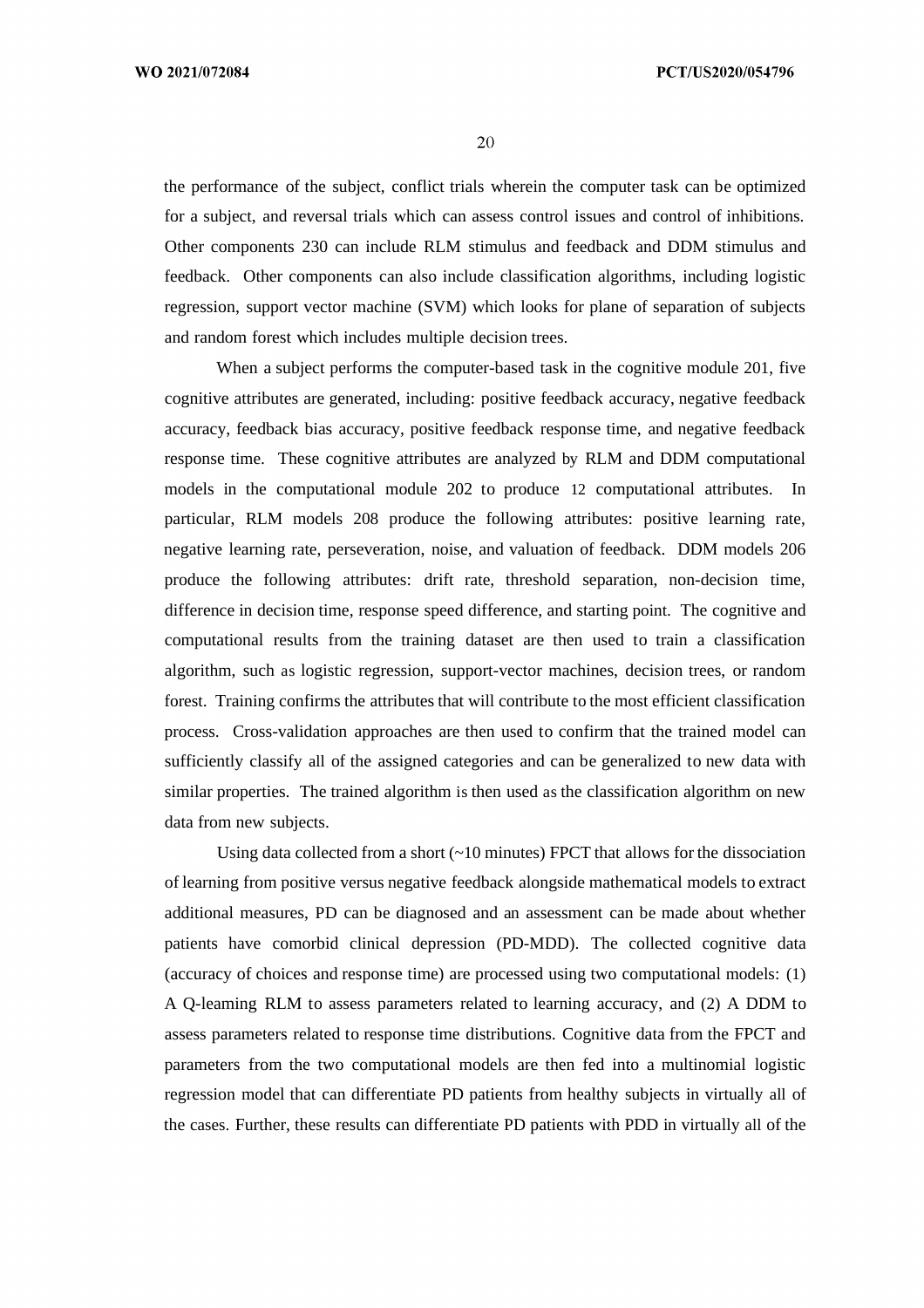cases. If there is a determination that the subject has PD and/or PD-MDD, the subject can be further evaluated and/or provided with medical treatment.

The parameters that differentiate healthy and PD subjects include:

COGNITIVELY (1) Learning accuracy from positive feedback, (2) Learning accuracy from negative feedback, and (3) Response time to negative feedback;

COMPUTATIONALLY: (1) Learning noise, (2) Perseveration, (3) Positive feedback drift-rate, and (4) Non-decision time parameters.

The parameters that differentiate PD patients with PDD include:

COGNITIVELY: (1) Response time to negative feedback;

COMPUTATIONALLY: (1) Learning noise, (2) Positive feedback drift-rate parameters.

FIG. 13 is a drawing showing a classification graph for tests conducted in connection with the system of the present disclosure to differentiate PD from PD-MDD and FIG. 14 is a drawing showing a classification graph for tests conducted in connection with the system of the present disclosure to differentiate PD from a healthy subject. As can be seen in FIG. 13, a forward binomial logistic regression classification graph shows a predicted probability of membership for PD-MDD where the cutoff value can be .50 and each symbol represents two cases. In FIG. 13, M denotes PD-MDD and P denotes PD. As can be seen in FIG. 14, a forward binomial logistic regression classification graph shows a predicted probability of membership for PD where the cutoff value can be .50 and each symbol represents two cases. In FIG. 14, P denotes PD and H denotes a healthy subject.

Having thus described the system and method in detail, it isto be understood that the foregoing description is not intended to limit the spirit or scope thereof. It will be understood that the embodiments of the present disclosure described herein are merely exemplary and that a person skilled in the art may make any variations and modification without departing from the spirit and scope of the disclosure. All such variations and modifications, including those discussed above, are intended to be included within the scope of the disclosure.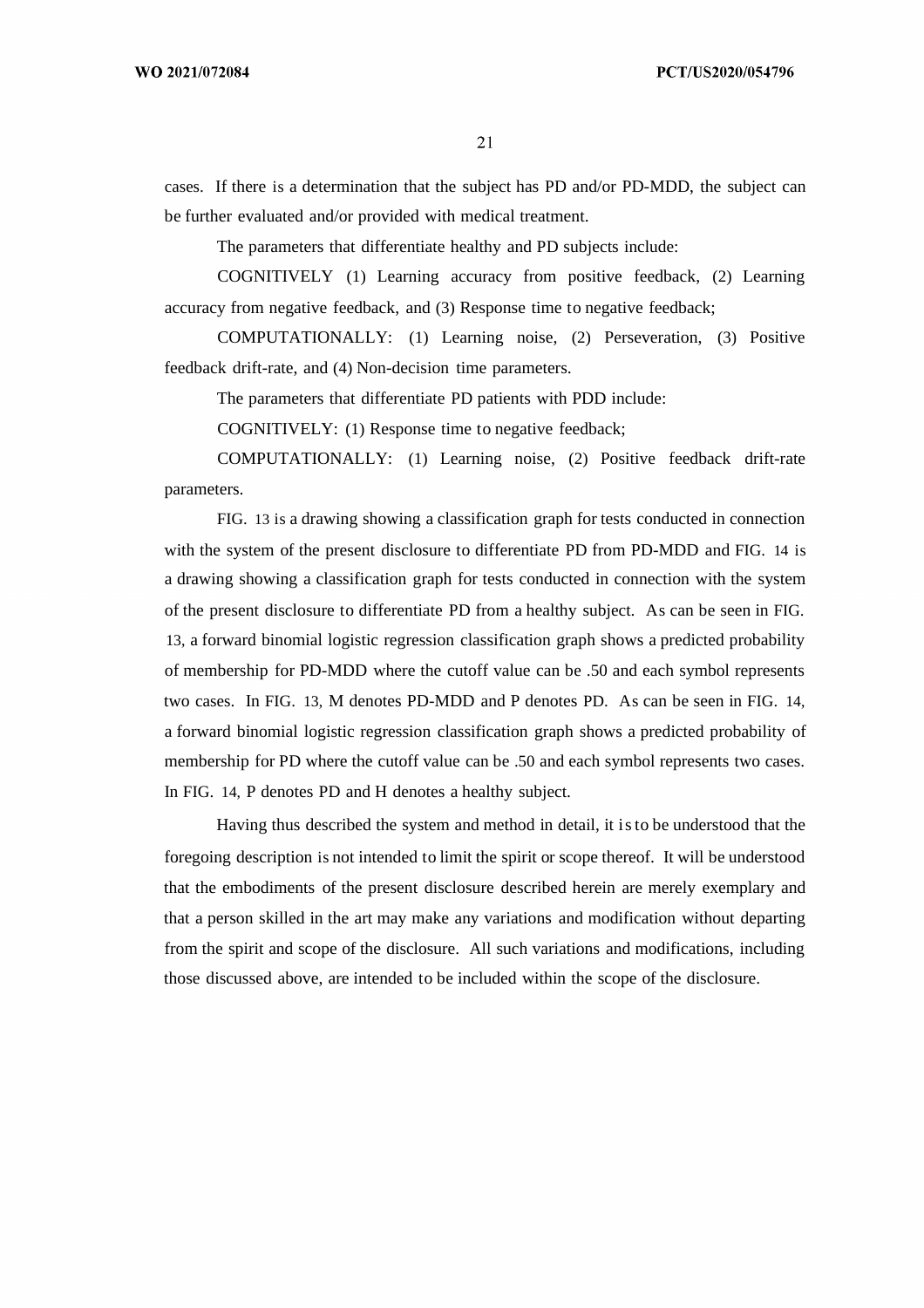#### CLAIMS

1. A system for evaluating an individual comprising:

a smart device for displaying at least one image associated with a cognitive task and receiving input data from an individual performing the cognitive task;

a remote device including a memory and a processor, the remote device receiving data from the smart device associated with the cognitive task performed by the individual;

the remote device (i) processing the received data by computational analysis to determine learning parameters associated with a performance of the individual, and (ii) evaluating, based on the determined learning parameters and a classification algorithm, the individual to determine whether the individual has a disorder.

2 . The system of Claim 1, wherein if the individual is determined to have a disorder, the system refers the individual for further evaluation.

3. The system of Claim 1, wherein if the individual is determined to have a disorder, the individual is provided with medical treatment.

4 . The system of Claim 1, wherein the computational analysis includes artificial intelligence trial-by-trial analysis.

5. The system of Claim 1, wherein the smart device provides the individual with feedback in response to the received input data through the cognitive task, the feedback being at least one of positive feedback or negative feedback, reversal of feedback, outcome devaluation, and correct feedback or incorrect feedback.

6. The system of Claim 1, wherein the cognitive task dynamically changes based on prior responses of the individual.

7. The system of Claim 1, wherein the data associated with the cognitive task is analyzed by utilizing trial-by-trial computational models and artificial intelligence approaches to assess parameters for reinforcement learning, gain learning, loss learning, stimulus-bystimulus response, and drift diffusion.

8. The system of Claim 1, wherein the classification algorithm at least one of a positive feedback accuracy, a response time to positive feedback, a negative feedback accuracy, and a response time to negative feedback as a cognitive predictor in evaluating the individual.

9. The system of Claim 1, wherein the system utilizes at least one of a positive learning rate, a negative learning rate, a separation threshold, a difference in the speed of response for the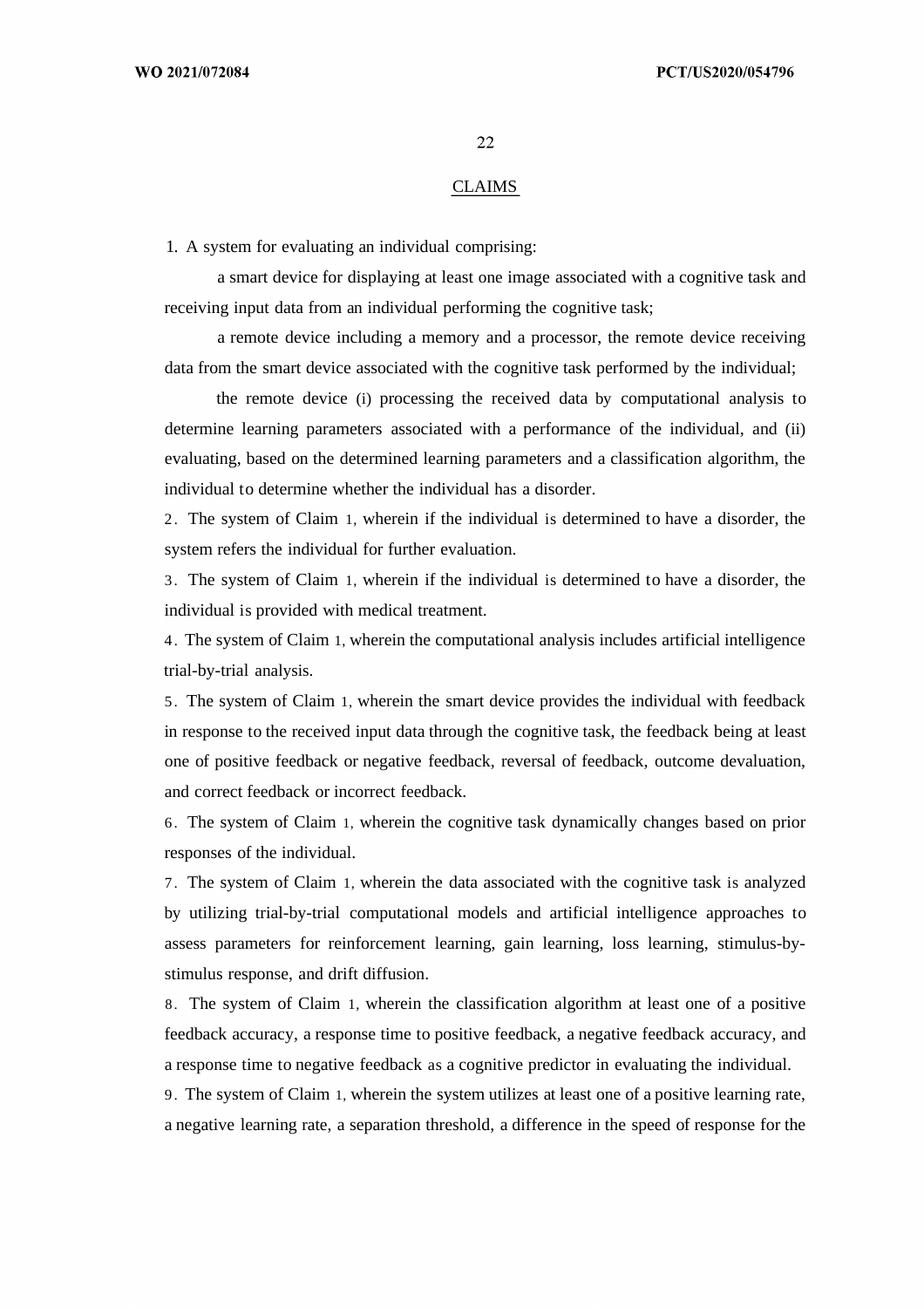execution of responses, and a drift rate for negative feedback as a computational or artificial intelligence predictor in evaluating the individual.

10. A method for evaluating an individual:

displaying at least one image associated with a cognitive task on a smart device; receiving input data from the individual for performing the cognitive task;

receiving data from the smart device associated with the cognitive task performed by the individual;

processing the received data by computational analysis; and

evaluating, based on the processed data and a classification algorithm, the individual to determine whether the individual has a disorder.

11. The method of Claim 10, further comprising determining, by trial-by-trial computational and artificial intelligence analysis, learning parameters according to a performance of the individual.

12. A system for evaluating an individual comprising:

a smart device having a display, the smart device displaying at least one image associated with a cognitive task and receiving input data from an individual for performing the cognitive task; and

a server including a memory and a processor, the server receiving data from the smart device associated with the cognitive task performed by the individual;

the server evaluating, based on the received data and a classification algorithm or an artificial intelligence approach, whether the individual has a disorder.

13. The system of Claim 12, wherein if the individual is determined to have a disorder, the system refers the individual for further evaluation.

14. The system of Claim 12, wherein if the individual is determined to have a disorder, the individual is provided with medical treatment.

15. The system of Claim 12, wherein the smart device (i) processes the received data by computational analysis and artificial intelligence trial-by-trial analysis, to determine learning parameters according to a performance of the individual, and (ii) determines, based on the determined learning parameters and the classification algorithm whether the participant has the disorder.

16. The system of Claim 12, wherein the smart device provides the individual with feedback in response to the received input data through the cognitive task, the feedback being at least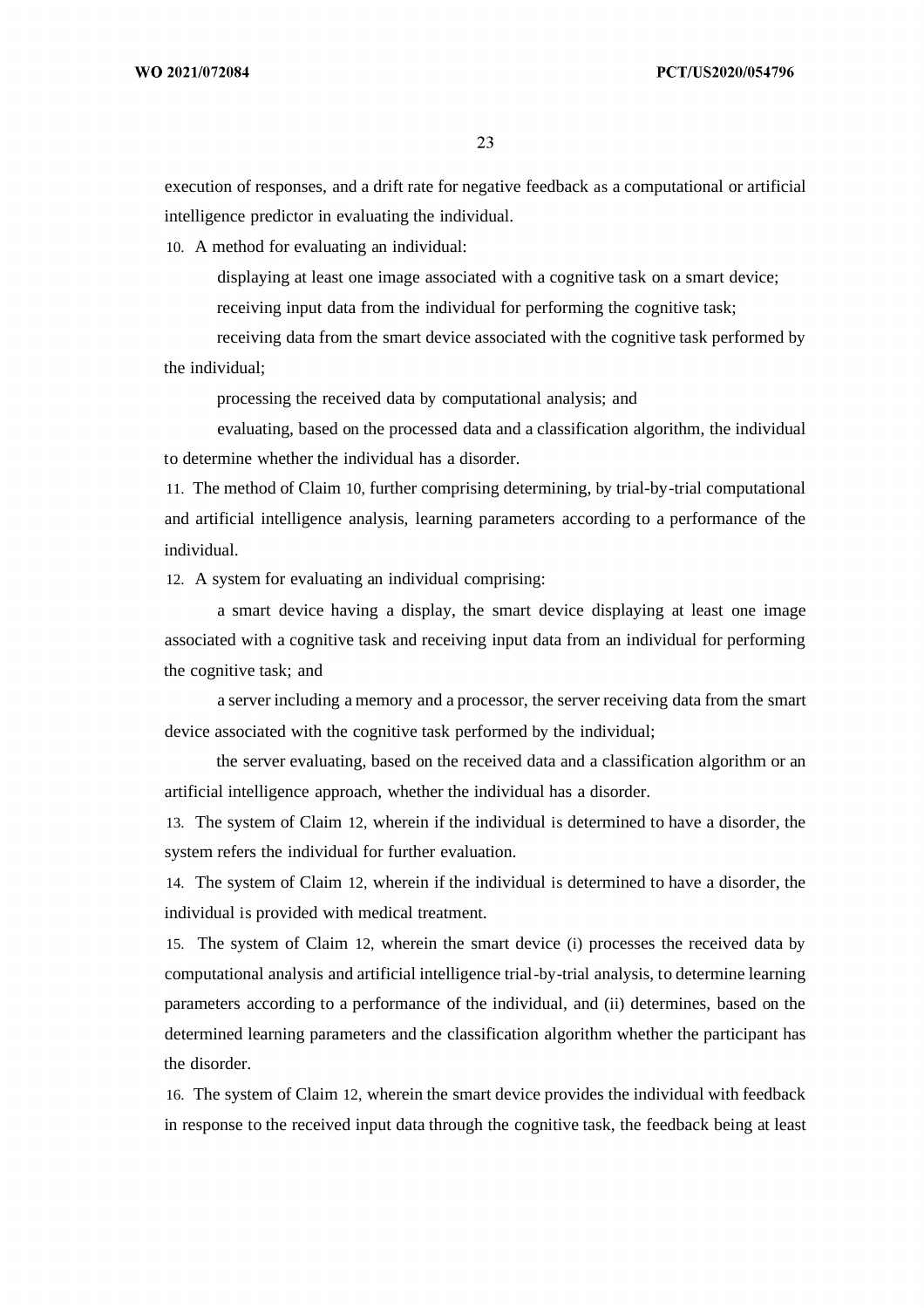one of positive feedback or negative feedback, reversal of feedback, outcome devaluation, and correct feedback or incorrect feedback.

17. The system of Claim 12, wherein the cognitive task dynamically changes based on prior responses of the individual.

18. The system of Claim 12, wherein the data associated with the cognitive task is analyzed by utilizing trial-by-trial computational models and artificial intelligence approaches to assess parameters for reinforcement learning, gain learning, loss learning, stimulus-bystimulus response, and drift diffusion.

19. The system of Claim 12, wherein the classification algorithm utilizes at least one of a positive feedback accuracy, a response time to positive feedback, a negative feedback accuracy, and a response time to negative feedback as a cognitive predictor in evaluating the individual.

20. The system of Claim 12, wherein the system utilizes at least one of a positive learning rate, a negative learning rate, a separation threshold, a difference in the speed of response for the execution of responses, and a drift rate for negative feedback as a computational or artificial intelligence predictor in evaluating the individual.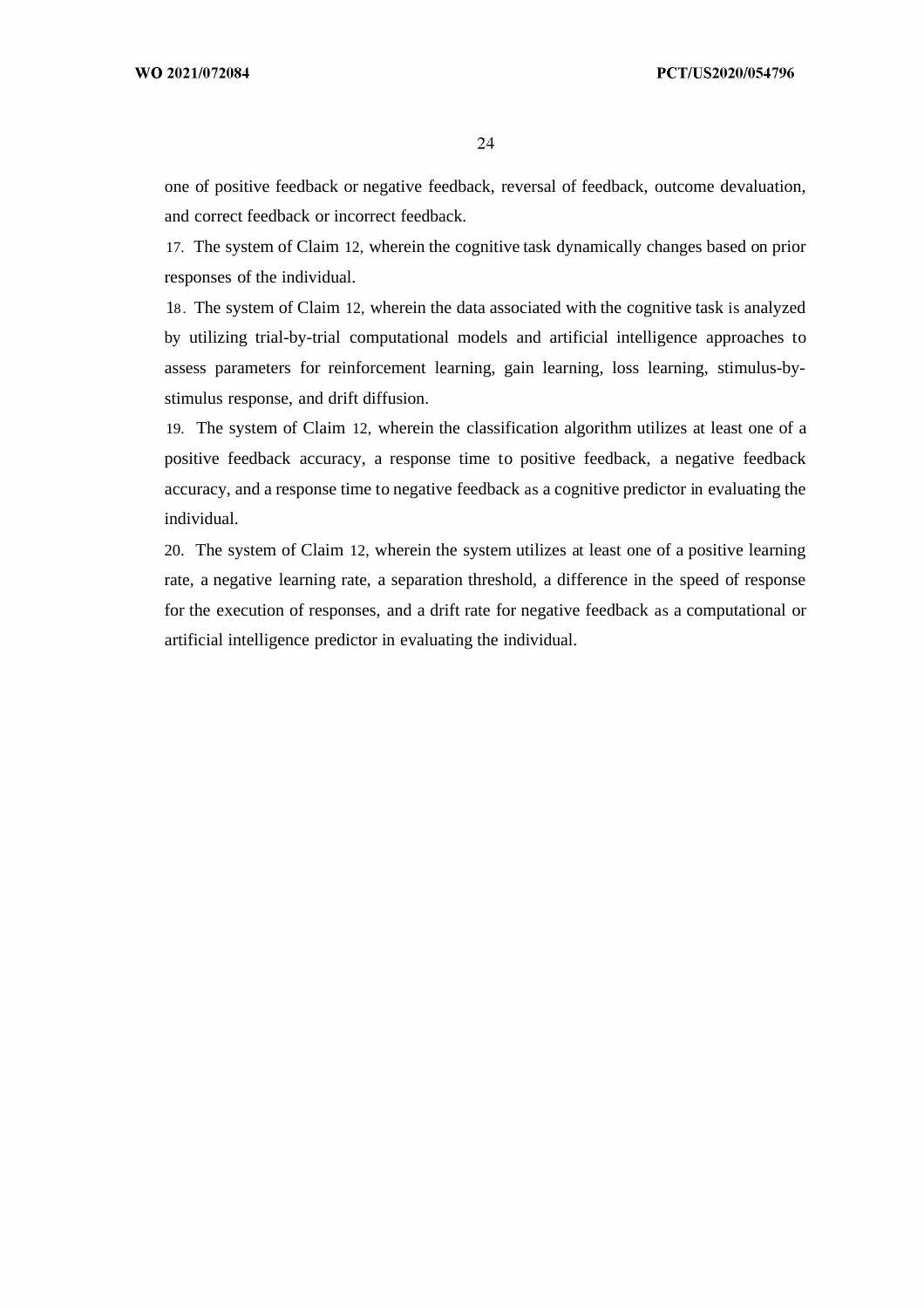|                                   |                                                     |                                                    |                                                                                               |                                                                                                                                                        |                                                                                                                  |                                                                                                                                                                       | THREE LEVELS INTO<br>COMBINATION OF<br><b>ONE PROCESS</b>                                            | ن<br><u>اب</u> |
|-----------------------------------|-----------------------------------------------------|----------------------------------------------------|-----------------------------------------------------------------------------------------------|--------------------------------------------------------------------------------------------------------------------------------------------------------|------------------------------------------------------------------------------------------------------------------|-----------------------------------------------------------------------------------------------------------------------------------------------------------------------|------------------------------------------------------------------------------------------------------|----------------|
|                                   |                                                     |                                                    | COMPUTATIONAL                                                                                 | CLASSIFICAT<br>PREDICTORS                                                                                                                              |                                                                                                                  |                                                                                                                                                                       | CLASSIFICATION<br>AUTO-ENCODERS<br>RANDOM FOREST                                                     |                |
|                                   | N<br>E                                              | NEGATIVE LEARNING RATE<br>PERSEVERATION            | VALUATION OF POSITIVE FEEDBACK<br>VALUATION OF NEGATIVE FEEDBACK                              | DRIFT RATE<br><b>Mad</b>                                                                                                                               | DIFFERENCE IN DECISION TIME<br>EXPLORATION / EXPLOITATION<br>NON-DECISION TIME<br>STARTING POINT                 |                                                                                                                                                                       | RLM / DDM<br>Reduce processing time                                                                  |                |
| <b>COGNITIVE AND COMPUTATIONA</b> | 당<br>모                                              | NEGATIVE FEEDBACK<br>POSITIVE FEEDBACK<br>ACCURACY | ACCURACY PROCESSING BIAS                                                                      | POSITIVE FEEDBACK<br>NEGATIVE FEEDBACK<br><b>RESPONSE</b><br>TIME <sub></sub>                                                                          | ،<br>م                                                                                                           |                                                                                                                                                                       | <b>FPCT</b><br>IMPROVEMENTS: MULTIPLE FEEDBACK VALUES<br>ADDITIONAL STIMUL<br>CONFLICT TRIALS<br>GSR |                |
|                                   | <b>CLASSIFICATION ALGORITHM</b><br><b>L MARKERS</b> | CLASSIFICATION 1: MDD VS. HEALTHY                  | POSITIVE FEEDBACK ACCURACY<br><b>COGNITIVE</b><br><b>PREDICTORS</b><br>POSITIVE LEARNING RATE | RESPONSE TIME FEEDBACK ACCURACY<br>RESPONSE TIME TO POSITIVE FEEDBACK<br>RESPONSE TIME TO NEGATIVE FEEDBACK<br>EXPLORATION / EXPLOITATION<br>$\approx$ | THRESHOLD SEPARATION<br>NON 2: RESPONDER VS. NON-RESPONDER<br>POSITIVE LEARNING RATE<br>$\overline{\mathcal{I}}$ | RESPONSE TIME TO NEGATIVE FEEDBACK<br><u>COGNITIVE</u><br>NEGATIVE FEEDBACK ACCURACY<br>ACCURACY PROCESSING BIAS<br><b>COMPUTATIONAL</b><br>THRESHOLD SEPARATION<br>4 | VALUATION OF NEGATIVE FEEDBACK<br>VALUATION OF POSITIVE FEEDBACK<br>PERSEVERATION                    |                |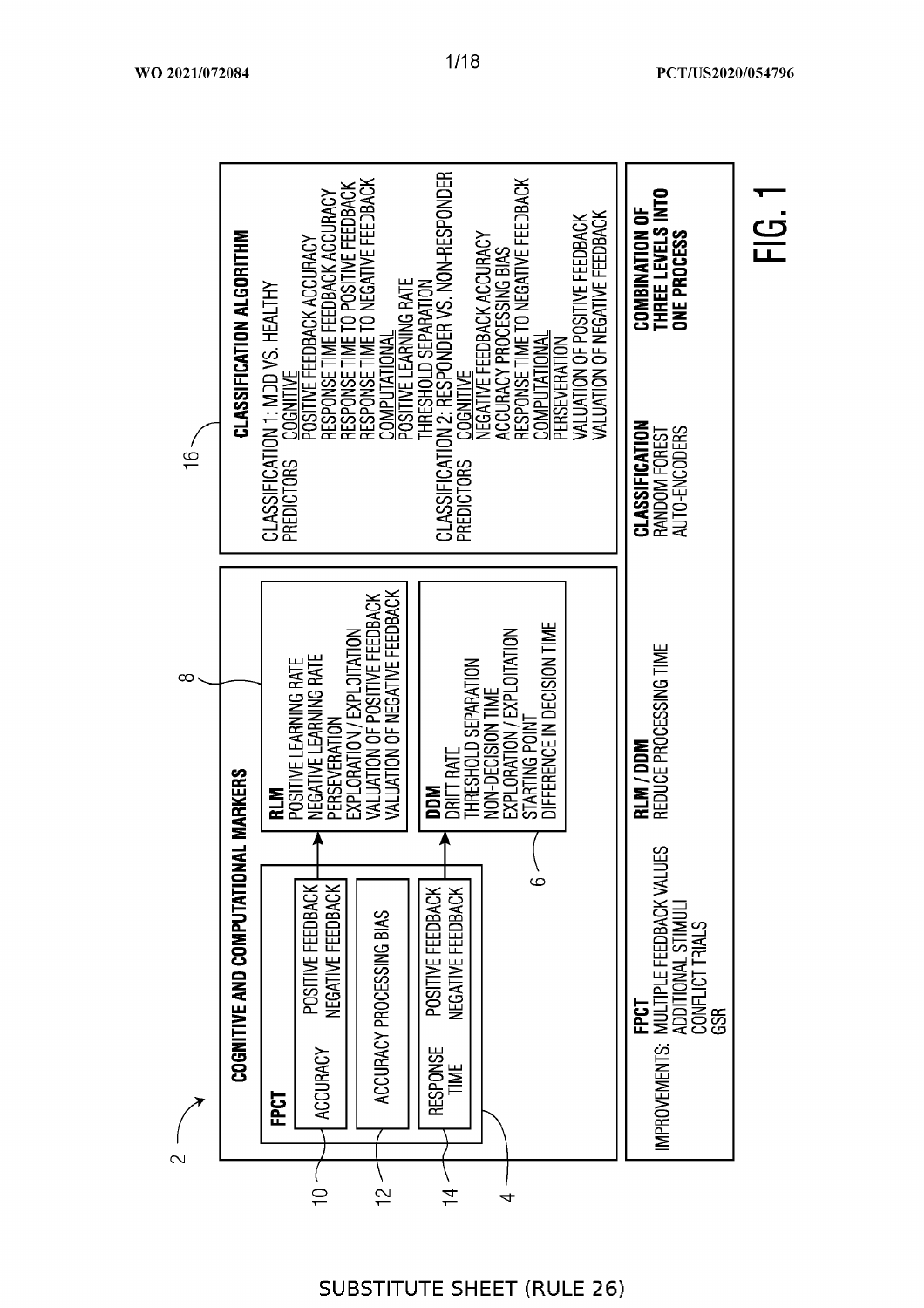

SEQUENCE LEARNING

CONTEXT GENERALIZATION

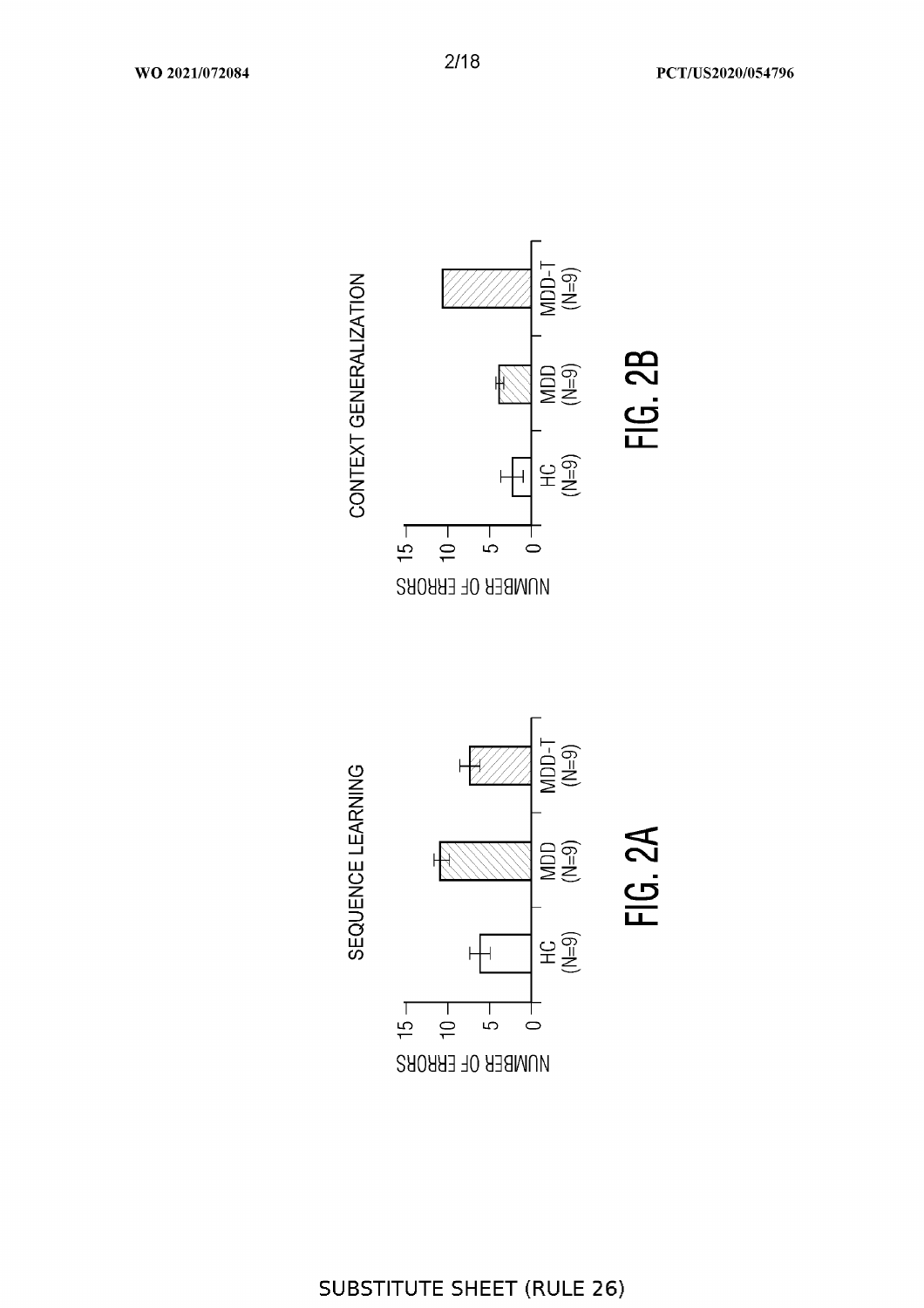





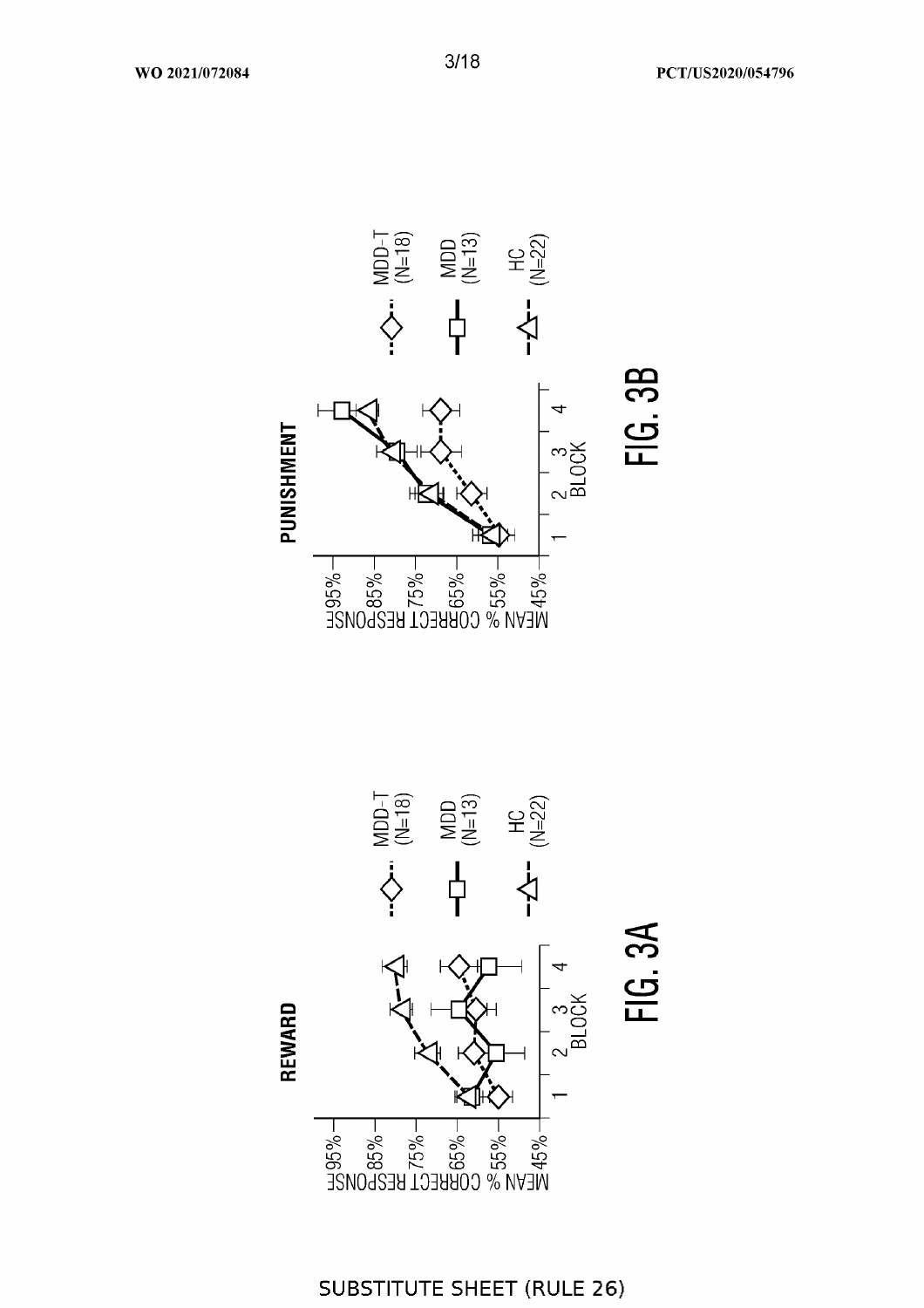

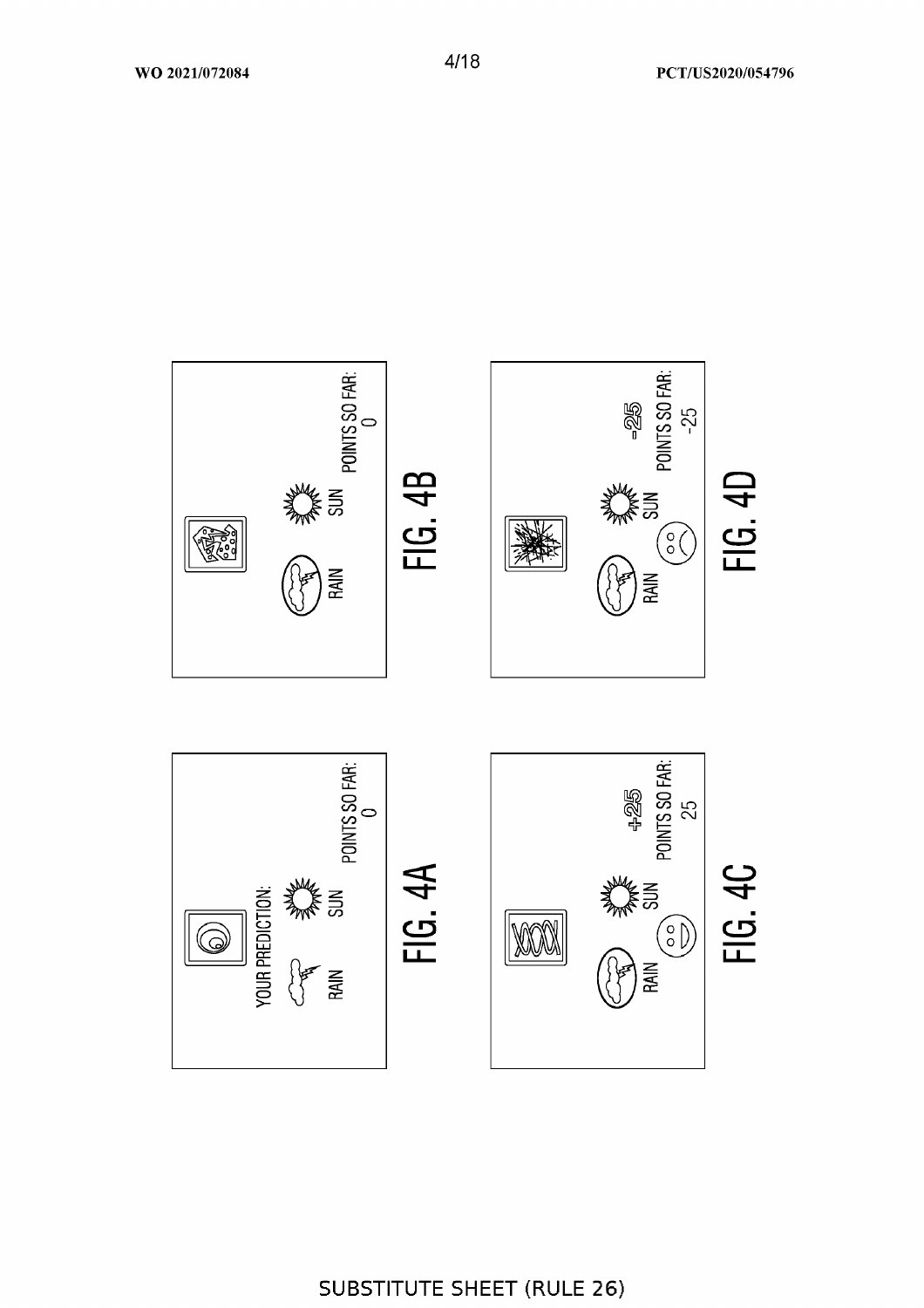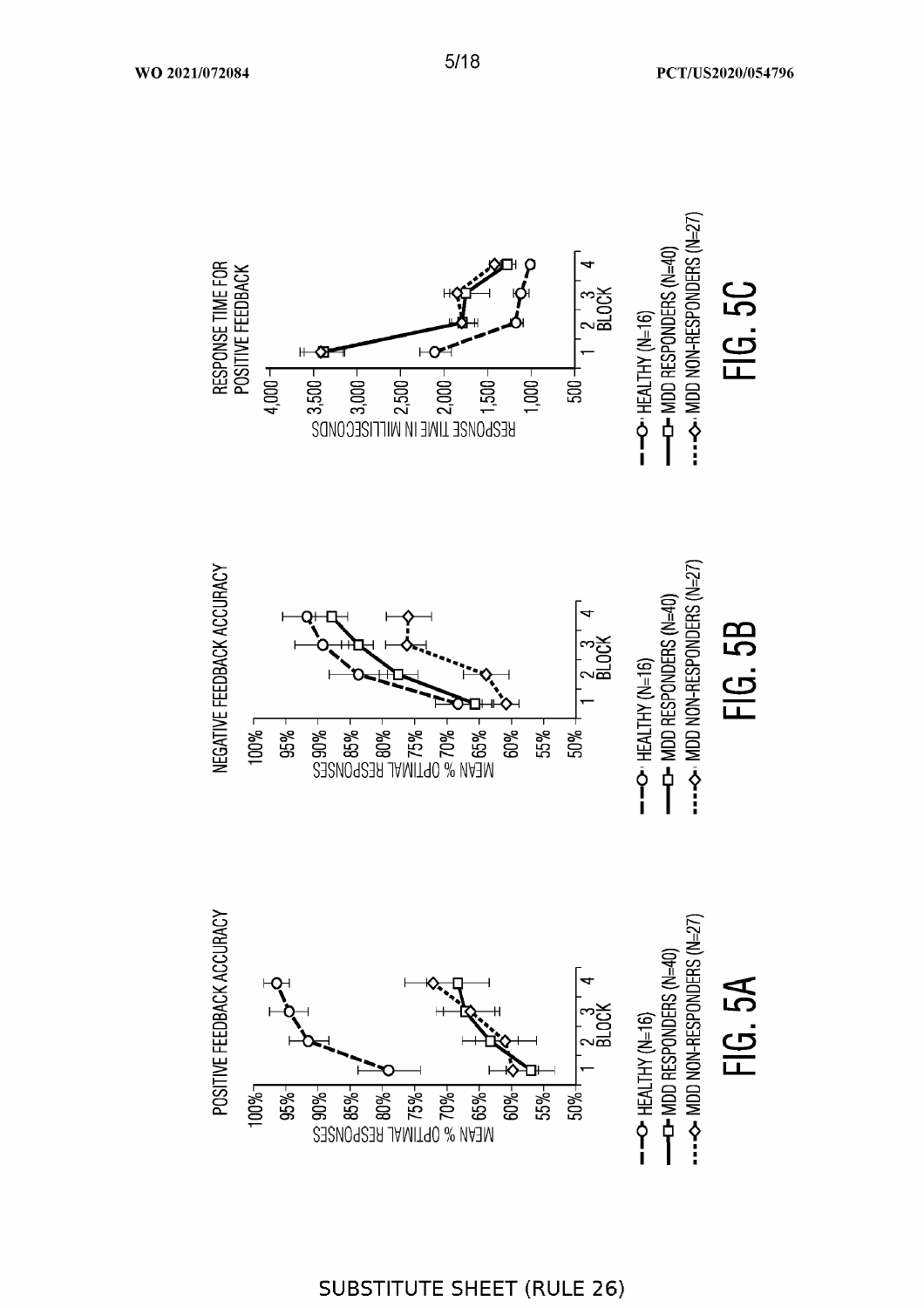



 $6/18$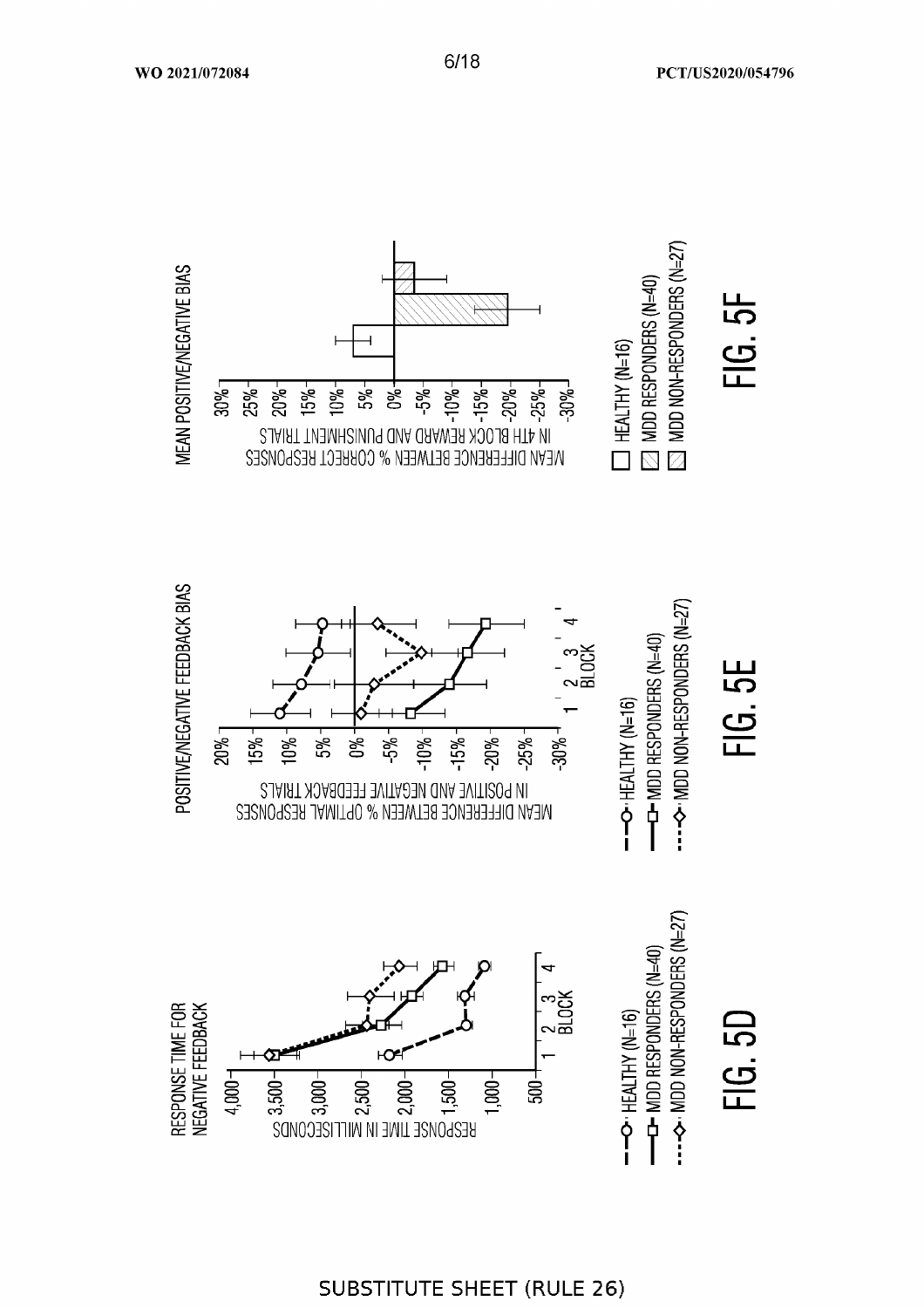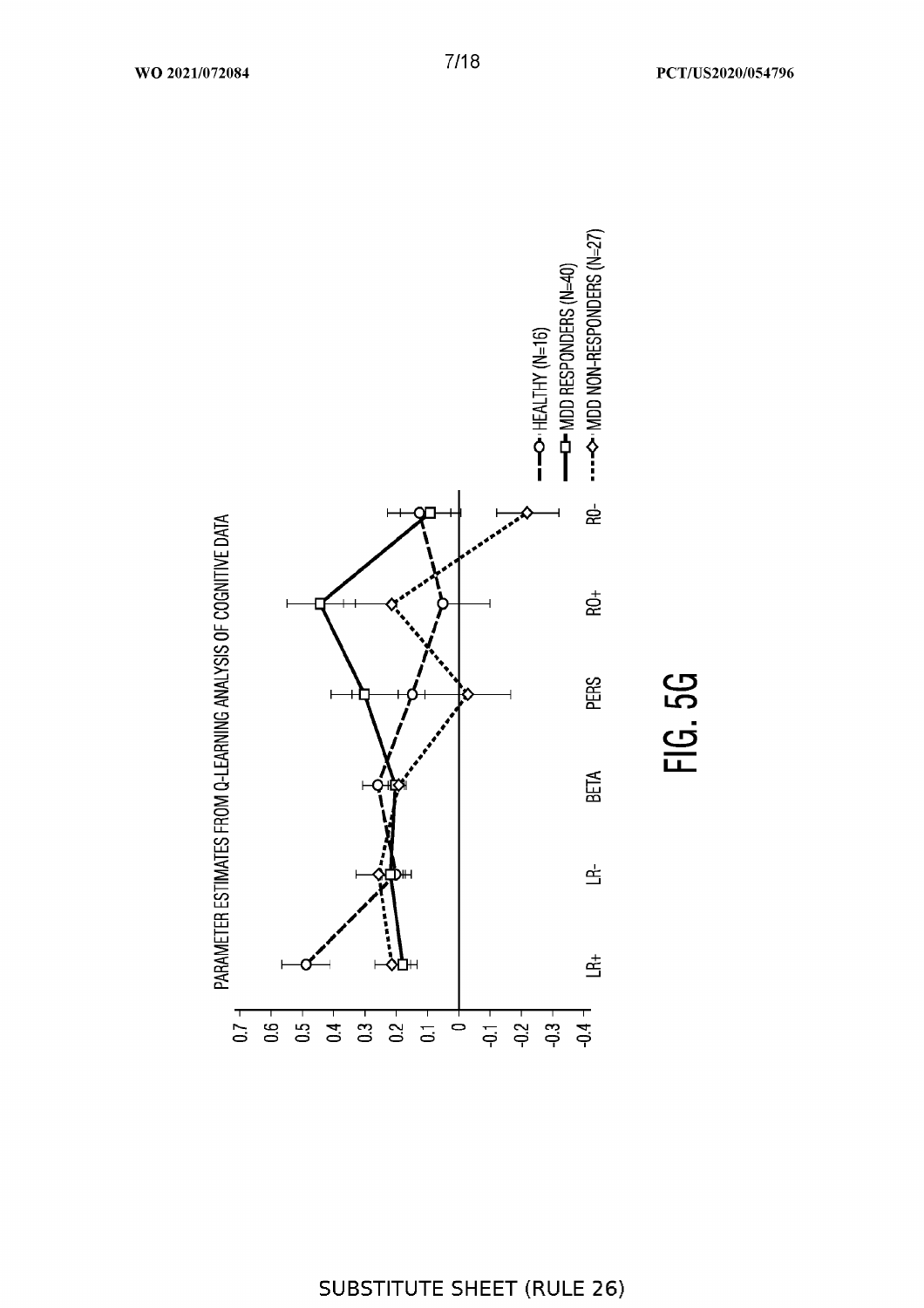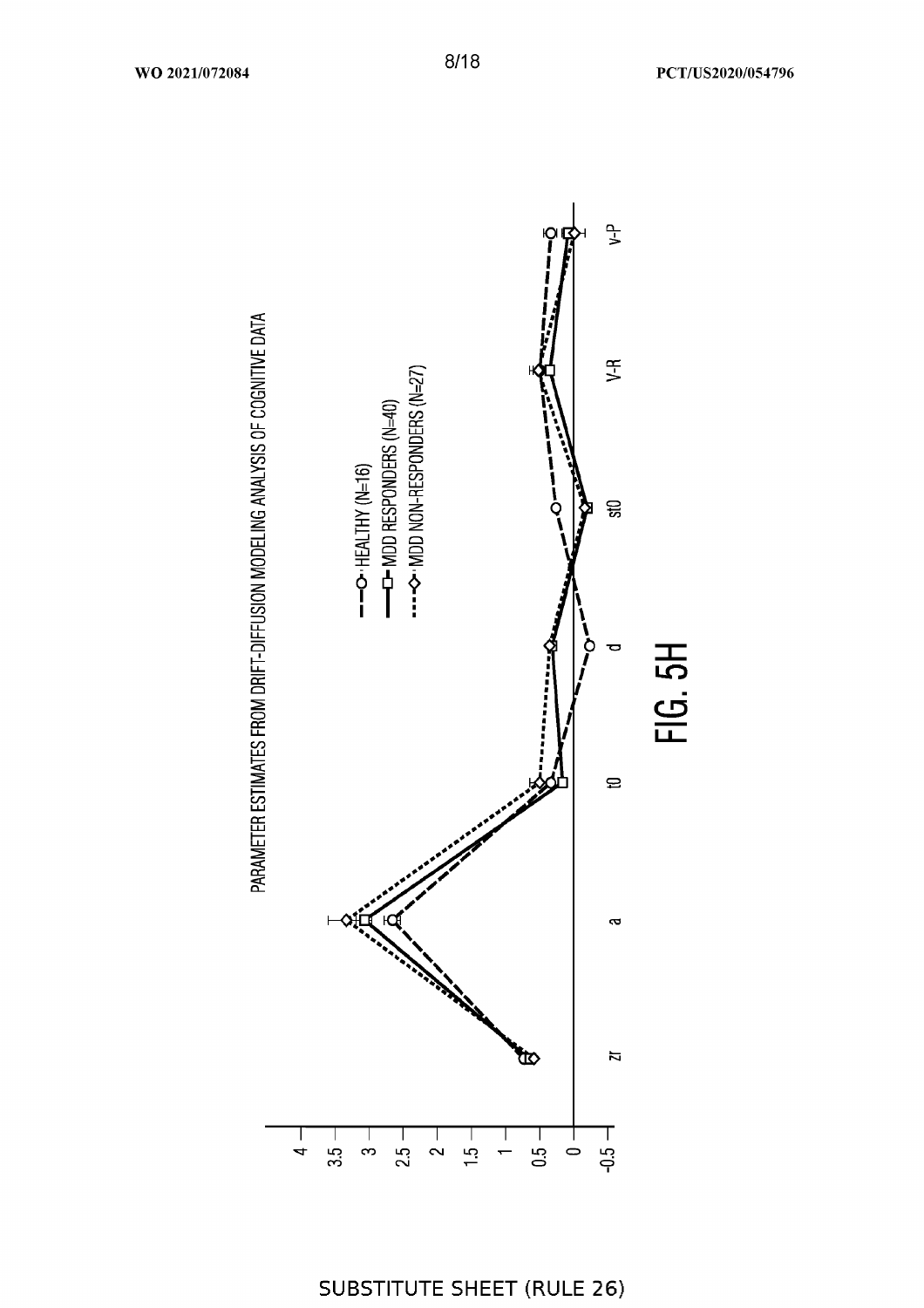去 zzzz zzzzzzzz <u>ო</u> zzzzZZZZ ZZZZ  $\infty$ **EEEE** zzzz <u>zzzzggg</u>g zzzz <u> 동주 또 또</u> **ZZZZ**  $\mathbf{Q}$ zzzz SENSITIVITY = 90% SPECIFICITY =  $82\%$ zzz  $\propto \propto \propto \propto$ **ZZZZ**  $\alpha \alpha \alpha$ **KKKK**  $\alpha \alpha \alpha$ **EEEE**  $\propto$   $\propto$   $\propto$   $\propto$ **EEEE** zzzzxxxx <u>ĸĸĸĸĸĔŔ</u>ĔĔĔĔĔĔĔĔĔĔ **EEEEEEEE**  $\bullet$  $\ddot{}$ PREDICTED<br>RELIABILITY:<br>GROUP: က  $\sim$  $\overline{\phantom{0}}$ **FREQUENCY** 



# **SUBSTITUTE SHEET (RULE 26)**

FIG. 6A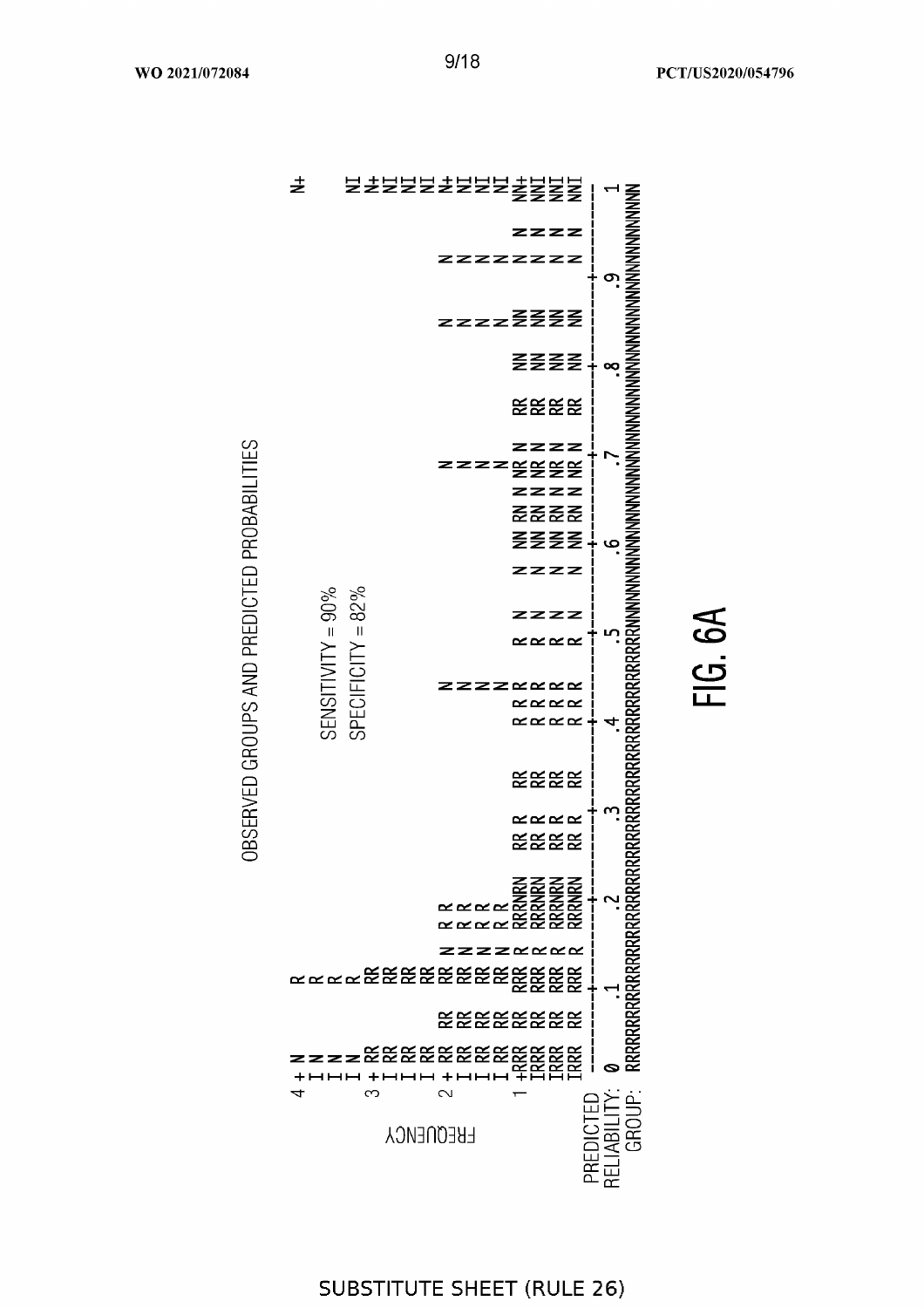

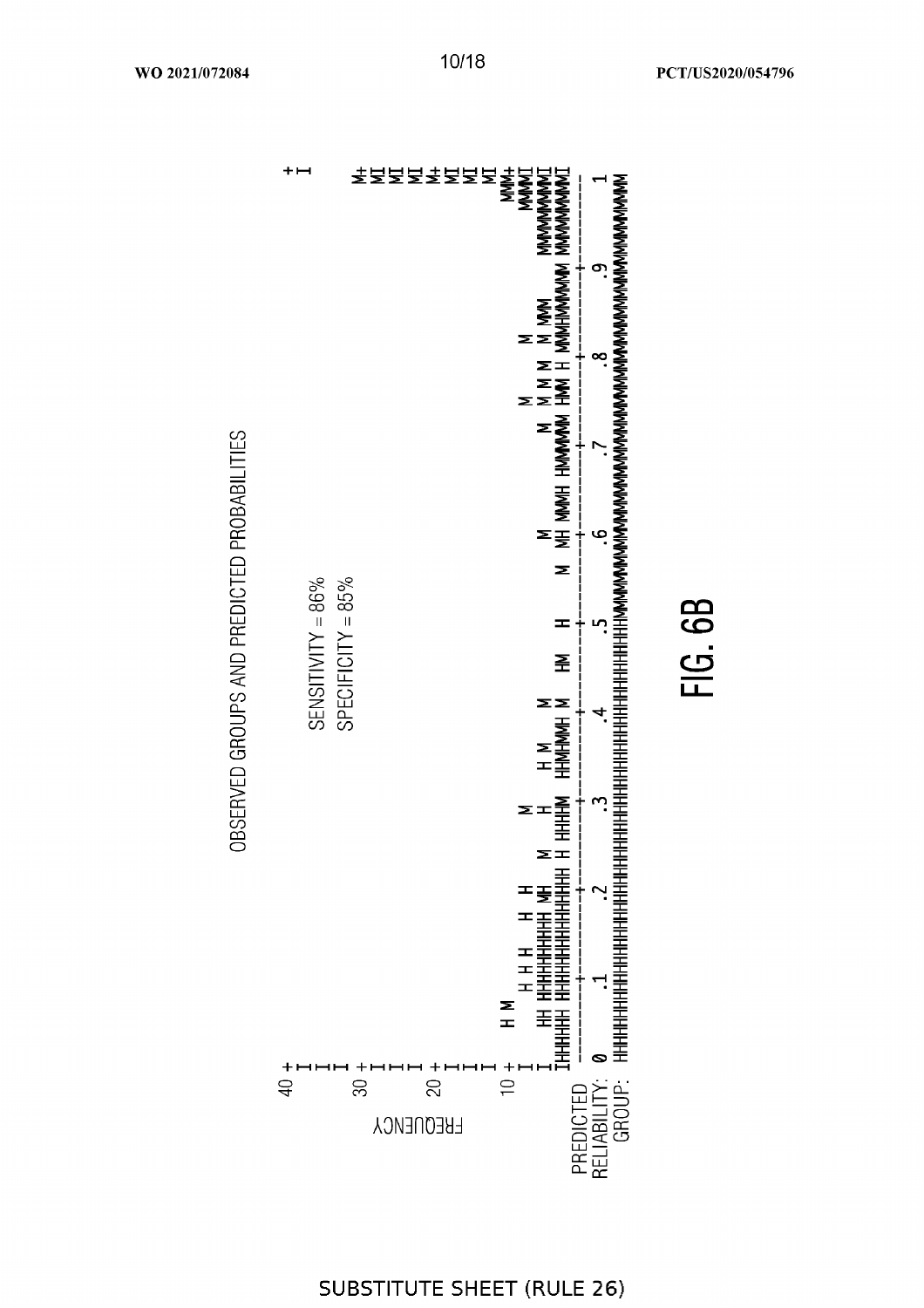

11/18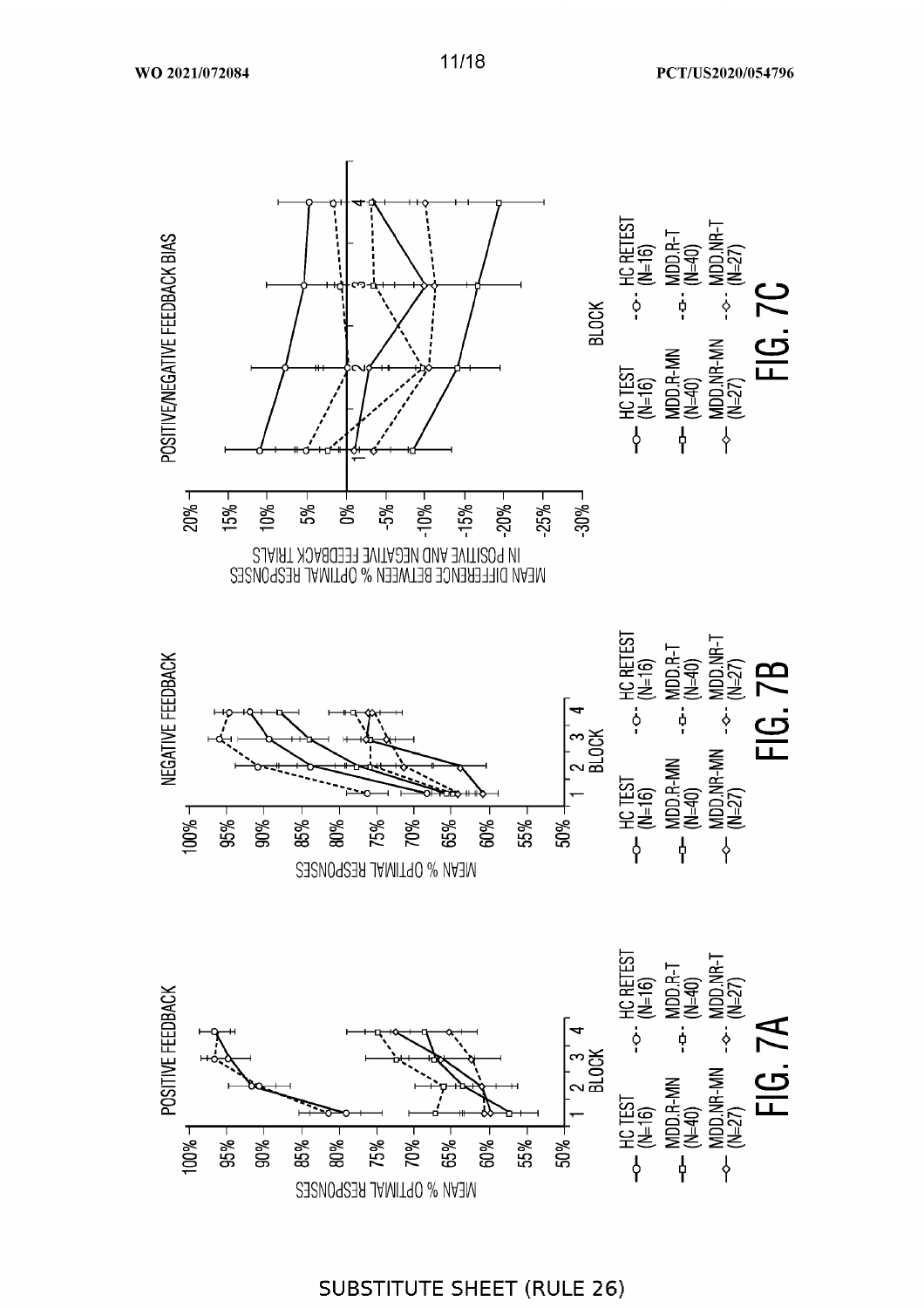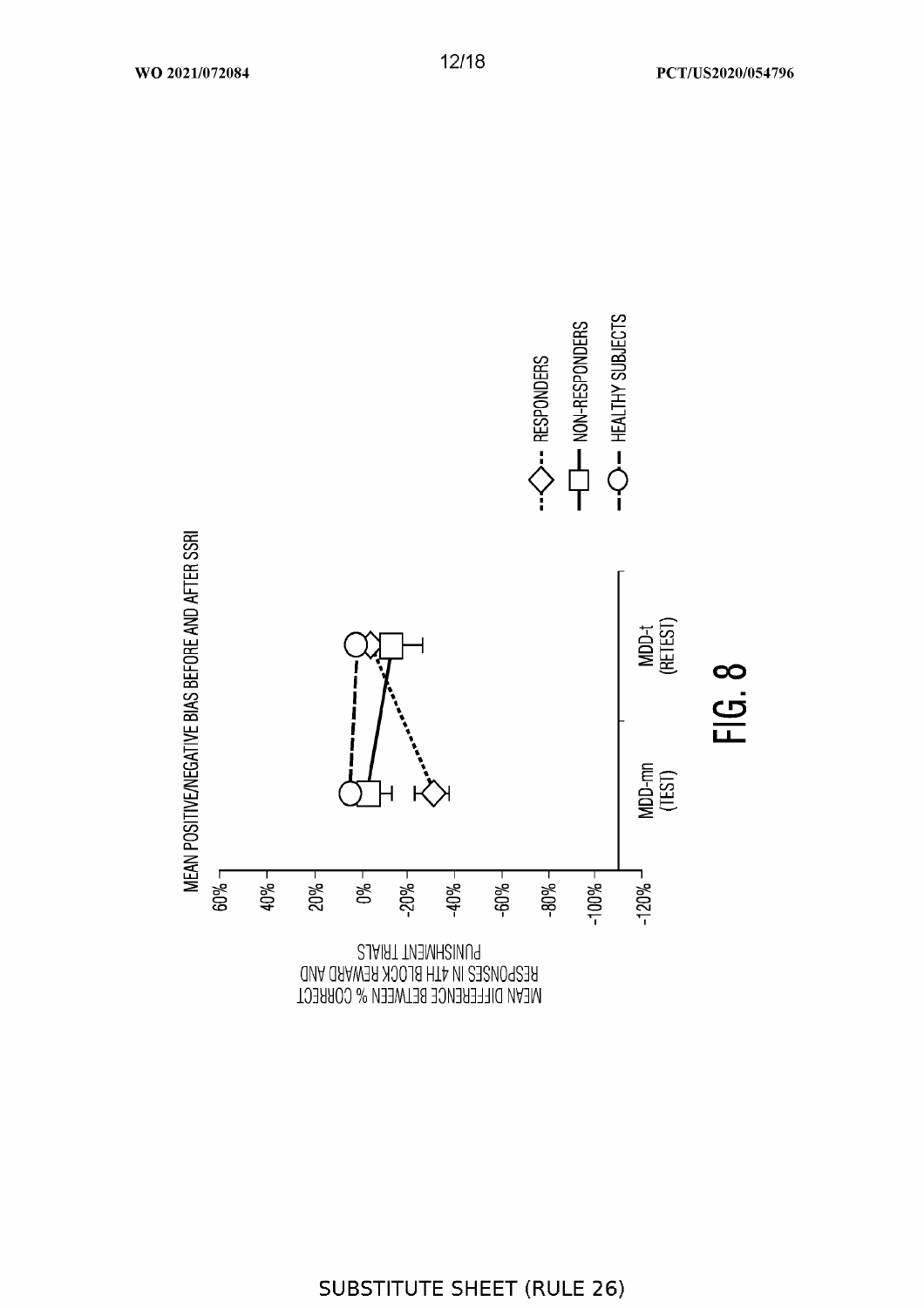106  $104$ DIAGNOSTICS<br>PROCESSING<br>ENGINE HFAI DATABASE MENTAI MENTAL HEALTH<br>DIAGNOSTICS<br>COMPUTER SYSTEM  $\ell$  $\circ$  $102 -$ 'Il b FIG.9  $110$ NETWORK 108 733 COMPUTER<br>SYSTEMS  $100<sub>1</sub>$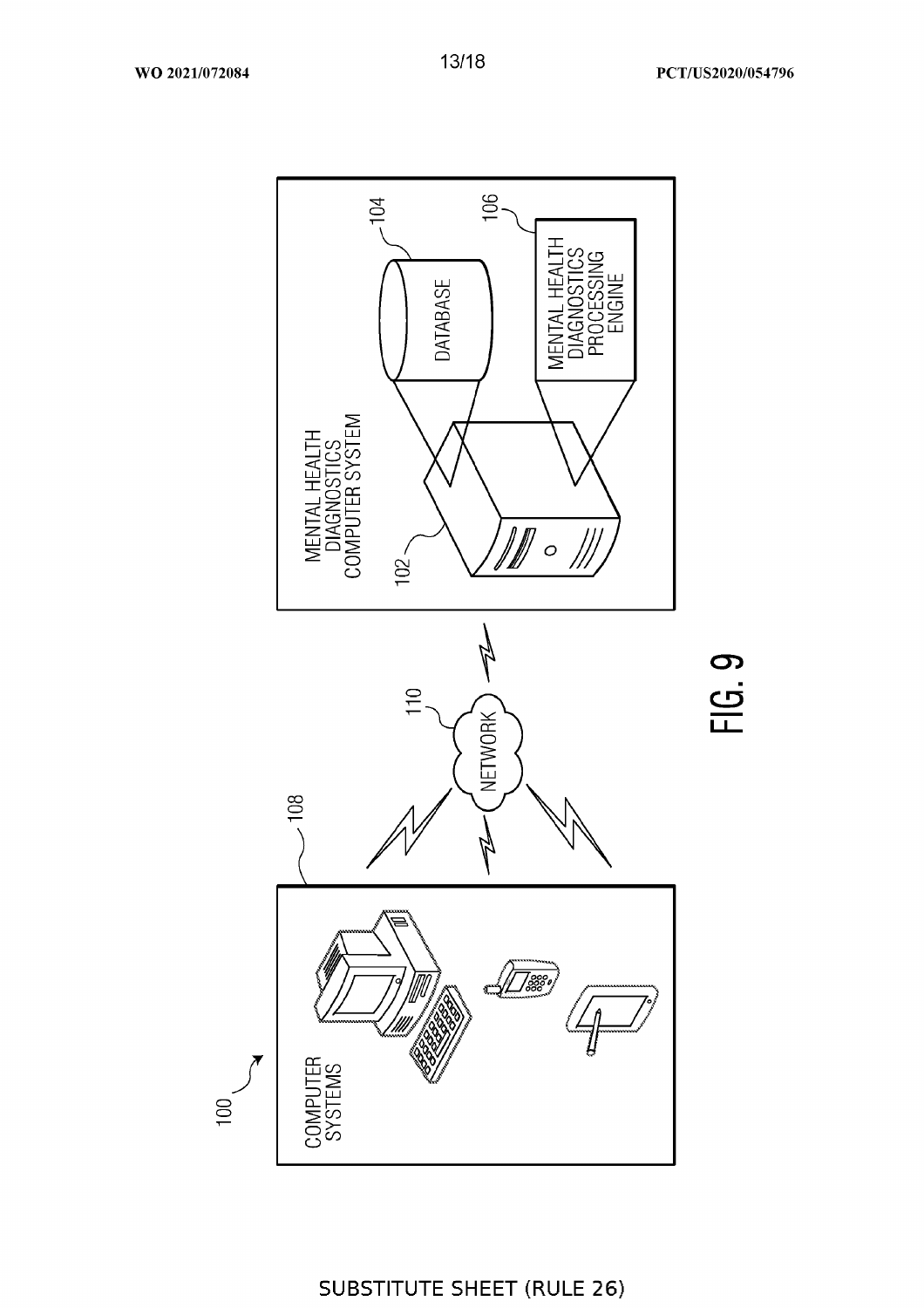

PCT/US2020/054796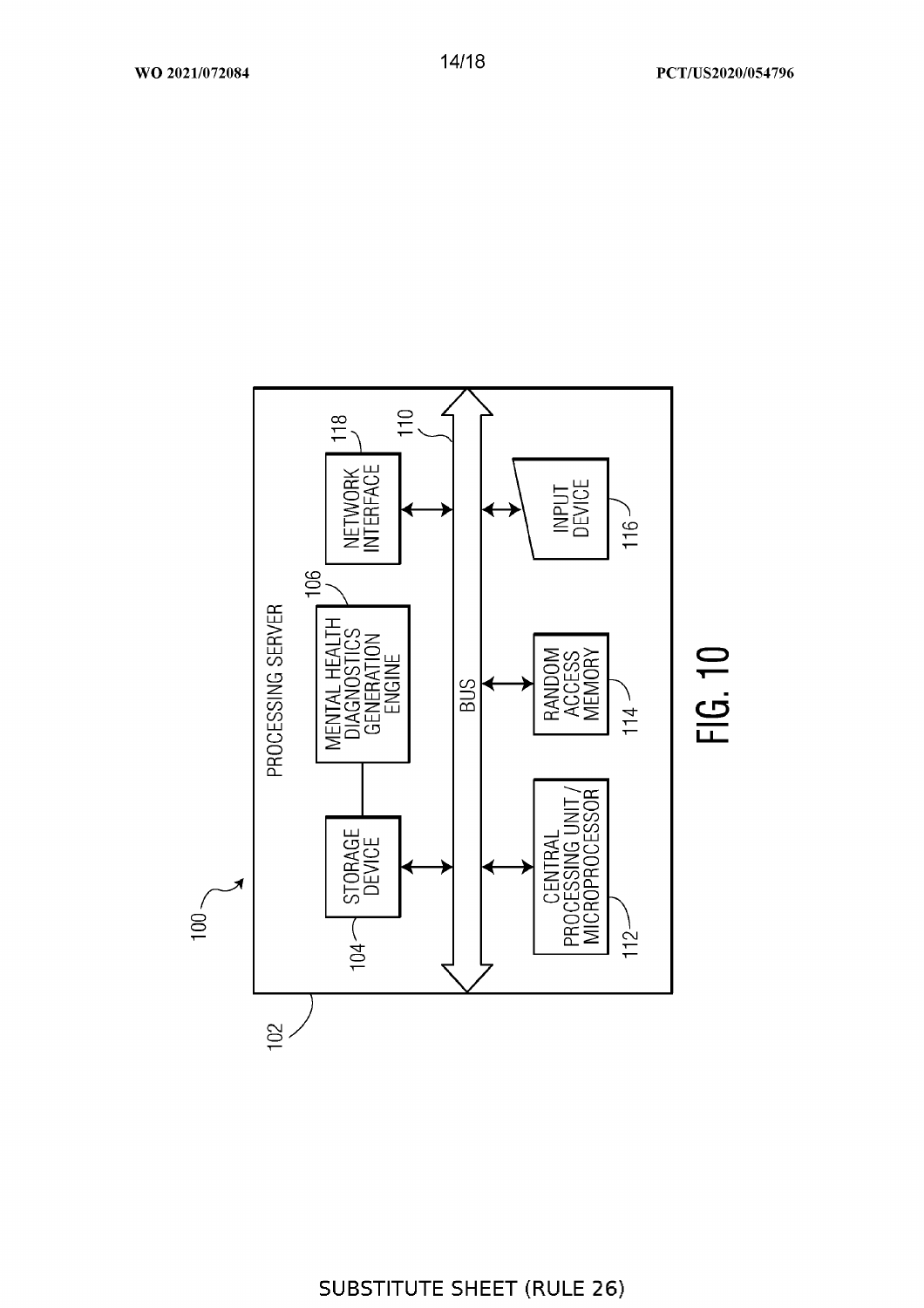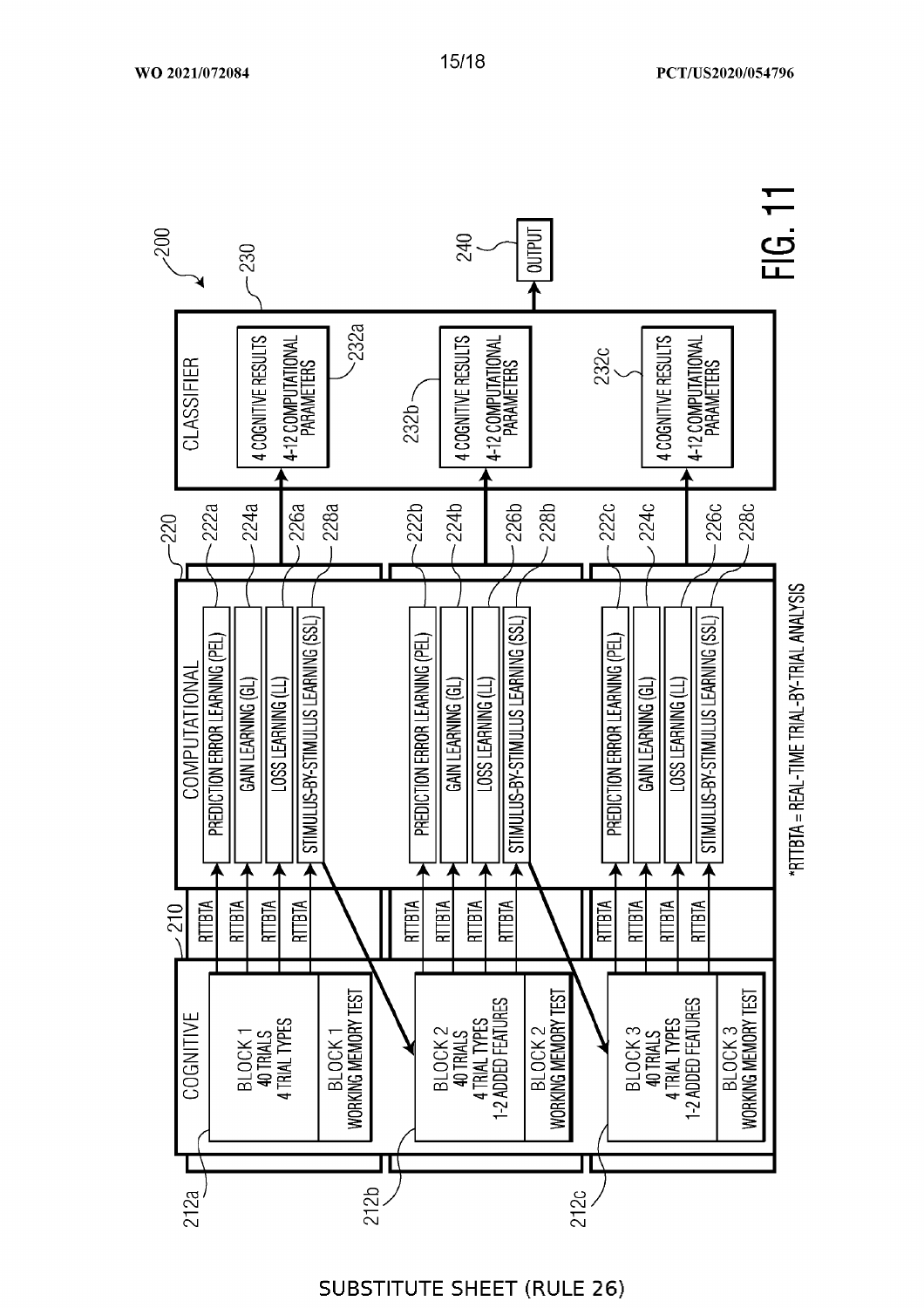![](_page_40_Figure_0.jpeg)

16/18

 $200 -$ 

EIG. 12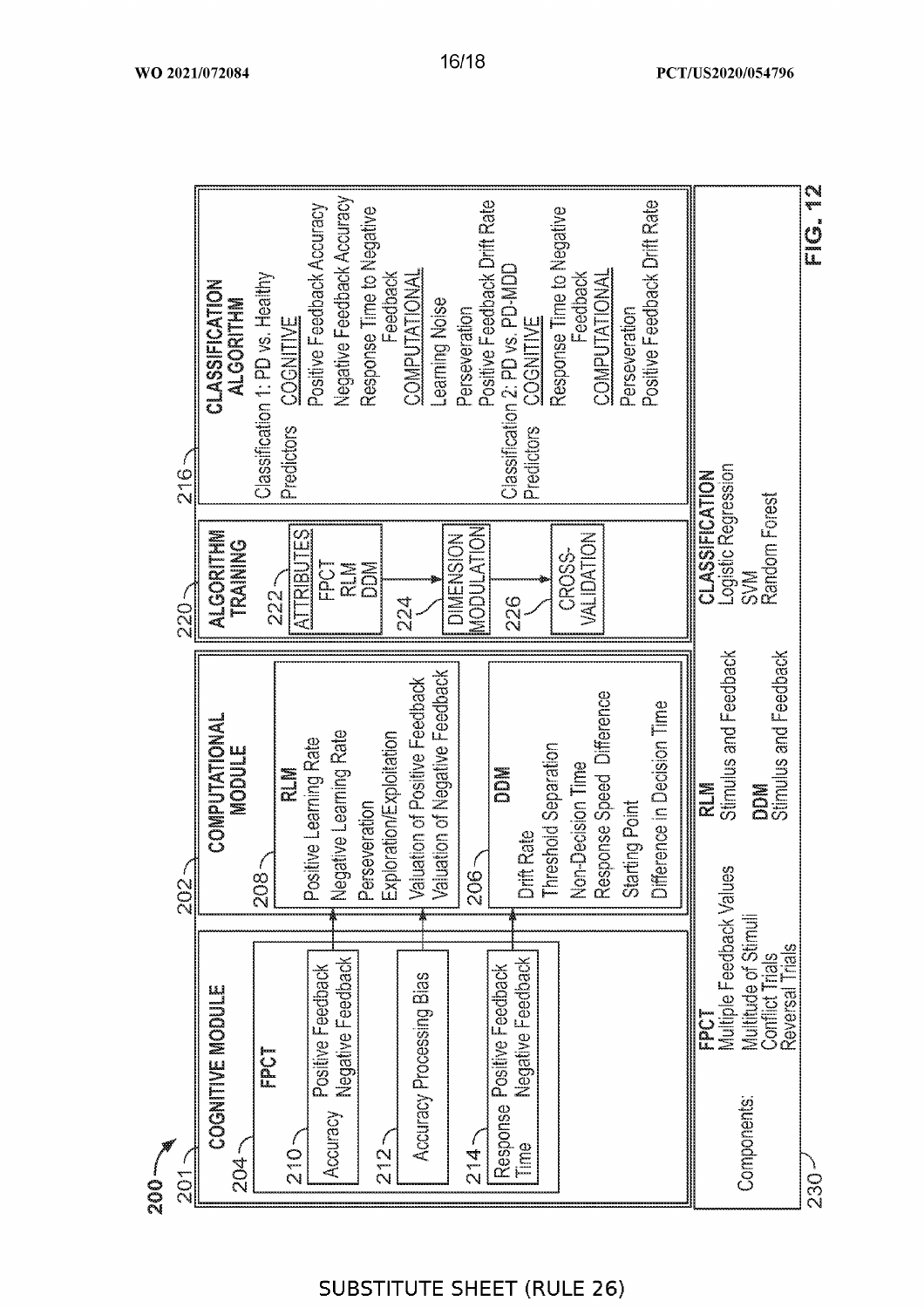| M  |  |
|----|--|
| ⊣  |  |
|    |  |
| O) |  |
|    |  |
| ப  |  |

Each Symbol Represents 2 Cases.

| i   |                                                   |  |     |  |
|-----|---------------------------------------------------|--|-----|--|
| Ã   |                                                   |  |     |  |
| ¥   |                                                   |  |     |  |
| Ã   |                                                   |  |     |  |
| ЛÃ  |                                                   |  |     |  |
| N   |                                                   |  |     |  |
|     |                                                   |  |     |  |
|     |                                                   |  | 60) |  |
| V.S |                                                   |  |     |  |
|     | Bredicted Rrobability is of Membership for BD-MMD |  |     |  |
|     | The Cut Value is . 50                             |  |     |  |
|     | Symbols: M - FO-MID                               |  |     |  |
|     | Q<br>Qi<br>\$<br>a,                               |  |     |  |

|               |              |               |        |          |                                                    |    | Bredicted Rrobability is of Membership for BD-MMD |                      |    |    |                      |
|---------------|--------------|---------------|--------|----------|----------------------------------------------------|----|---------------------------------------------------|----------------------|----|----|----------------------|
|               |              |               |        |          |                                                    |    |                                                   |                      |    |    | Group:               |
| پېږ           | ٩            | œ.            | ب<br>م | S.       | 33)<br>2                                           | À. | e)                                                | العا<br>د            | ېم | ⇔  | Pred:                |
| 事重重<br>ţ<br>ł | 医牙耳子宫束骨<br>ţ | 医霍普鲁鲁峰霍霍曼     |        |          |                                                    | ţ  | Ť<br>Ĭ<br>医复量医星星<br>ţ<br>ţ                        | 医单单牙噻苯苯苯苯苯基苯基苯基喹基苯基苯 |    |    | Predicted ----       |
| e<br>Ri       |              |               |        |          |                                                    |    |                                                   |                      |    | zz |                      |
| a.            |              |               |        |          |                                                    |    |                                                   |                      |    | XX |                      |
| Xá            |              |               |        |          |                                                    |    |                                                   |                      |    | N  |                      |
| á,            |              |               |        |          |                                                    |    |                                                   |                      |    | ¥  | 33                   |
| ZZ            |              |               |        |          |                                                    |    |                                                   |                      |    | X  | $\mathcal{P}$        |
| er<br>Ri      |              |               |        |          |                                                    |    |                                                   |                      |    | m  | Q,                   |
| at<br>4       |              |               |        |          |                                                    |    |                                                   |                      |    | 针  | 鬤                    |
| 责             |              |               |        |          |                                                    |    |                                                   |                      |    |    | $\frac{3}{2}$<br>8\$ |
| r.            |              |               |        |          |                                                    |    |                                                   |                      |    | 树  | $\ddot{\omega}$      |
| 裁             |              |               |        |          |                                                    |    |                                                   |                      |    | 拟  | α                    |
| ri<br>Ri      |              |               |        |          |                                                    |    |                                                   |                      |    | н  | N                    |
| 森             |              |               |        |          |                                                    |    |                                                   |                      |    | ÷  | er<br>Er<br>α        |
| 兴             |              |               |        |          |                                                    |    |                                                   |                      |    | 計  | ú4                   |
| n.            |              |               |        |          |                                                    |    |                                                   |                      |    | M  |                      |
| ă             |              |               |        |          |                                                    |    |                                                   |                      |    |    |                      |
| *             |              |               |        |          |                                                    |    |                                                   |                      |    |    | es.                  |
|               |              |               |        | $= 100%$ | SENSITIVITY                                        |    | 008<br>ېسو<br>Ħ                                   | SPECIFICITY          |    |    |                      |
|               |              | <b>ED-MDD</b> | vs.    |          | Observed Groups and Predicted Probabilities for PD |    |                                                   |                      |    |    |                      |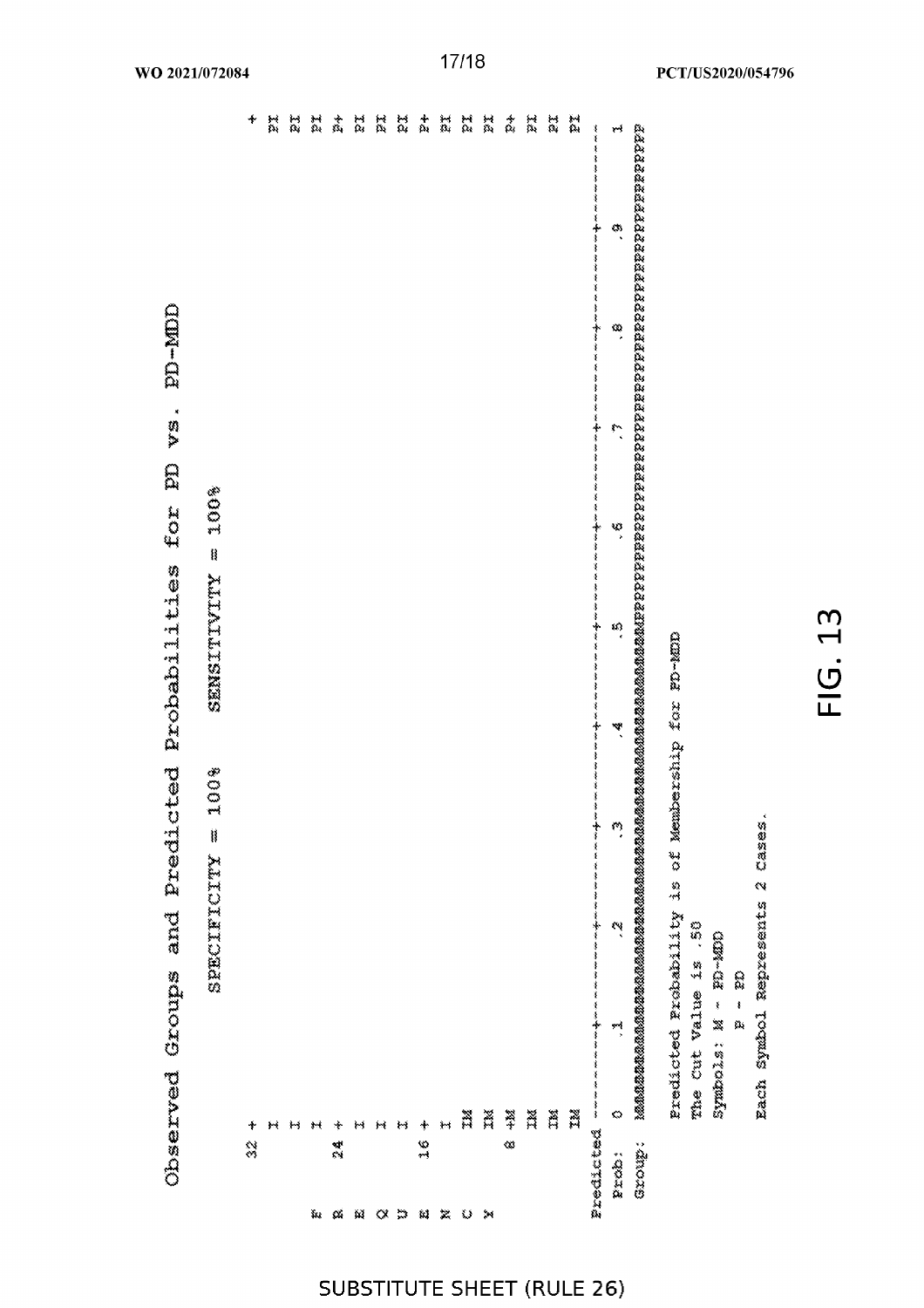|                       |                                                   | ś                        |                                               |                    |                  |               |               |       |           |           |              |
|-----------------------|---------------------------------------------------|--------------------------|-----------------------------------------------|--------------------|------------------|---------------|---------------|-------|-----------|-----------|--------------|
|                       |                                                   |                          | SPECIEICITY = 100%                            |                    |                  | SENSITIVITY = | 100%          |       |           |           |              |
|                       | ✦<br>i.<br>M                                      |                          |                                               |                    |                  |               |               |       |           |           | ÷            |
|                       | Н                                                 |                          |                                               |                    |                  |               |               |       |           |           | Ħ            |
|                       | es<br>23                                          |                          |                                               |                    |                  |               |               |       |           |           | 树            |
| рų                    | ÃŹ                                                |                          |                                               |                    |                  |               |               |       |           |           | 瓣            |
| $\alpha$              | 华<br>经会                                           |                          |                                               |                    |                  |               |               |       |           |           | ∱            |
| Q.                    | È.                                                |                          |                                               |                    |                  |               |               |       |           |           | 钏            |
| $\infty$              | $\tilde{\mathcal{I}}^{\mathcal{B}}_{\mathcal{A}}$ |                          |                                               |                    |                  |               |               |       |           |           | þý           |
| ξ,                    | 网络                                                |                          |                                               |                    |                  |               |               |       |           |           | ŧ₫           |
| $\alpha$              | $\frac{1}{2}$<br>ž Č                              |                          |                                               |                    |                  |               |               |       |           |           | 帚            |
| 鸄                     | R.                                                |                          |                                               |                    |                  |               |               |       |           |           | Ħ            |
| $\omega$              | e<br>H                                            |                          |                                               |                    |                  |               |               |       |           |           | n            |
| $\blacktriangleright$ | 羅                                                 |                          |                                               |                    |                  |               |               |       |           |           | Ħ            |
|                       | $\frac{\alpha}{t}$<br>œ                           |                          |                                               |                    |                  |               |               |       |           |           | ň            |
|                       | a<br>H                                            |                          |                                               |                    |                  |               |               |       |           |           | ă            |
|                       | e<br>H                                            |                          |                                               |                    |                  |               |               |       |           |           | ĦI           |
|                       | ξż                                                |                          |                                               |                    |                  |               |               |       |           |           | Ħ            |
|                       | Predicted --                                      | 医单纯生命                    | ききずまま                                         | ì<br>医麦芽素素         | n na shekarar na | まきすまま         | --------      | ミーナート | 医单纯性<br>ŧ | ミネット<br>ŧ | پيو چې<br>په |
| s qoxa                | $\ddot{\circ}$                                    | ۳                        | Ņ                                             | Ť<br>$\frac{1}{2}$ |                  | m,            | $\frac{8}{1}$ | بمغ   | e.        | ø,        | ᆏ            |
| Group:                |                                                   |                          |                                               |                    |                  |               |               |       |           |           |              |
|                       |                                                   |                          | Predicted Probability is of Membership for PD |                    |                  |               |               |       |           |           |              |
|                       |                                                   | The Cut Value is         | .30                                           |                    |                  |               |               |       |           |           |              |
|                       |                                                   | symbols: P - FD          |                                               |                    |                  |               |               |       |           |           |              |
|                       |                                                   | N - Healthy              |                                               |                    |                  |               |               |       |           |           |              |
|                       |                                                   | Z siuezerdek fodmys uosa | Cases.                                        |                    |                  |               |               |       |           |           |              |
|                       |                                                   |                          |                                               |                    |                  |               |               |       |           |           |              |

vs. Healthy  $\mathbb{E}$ for Observed Groups and Predicted Probabilities